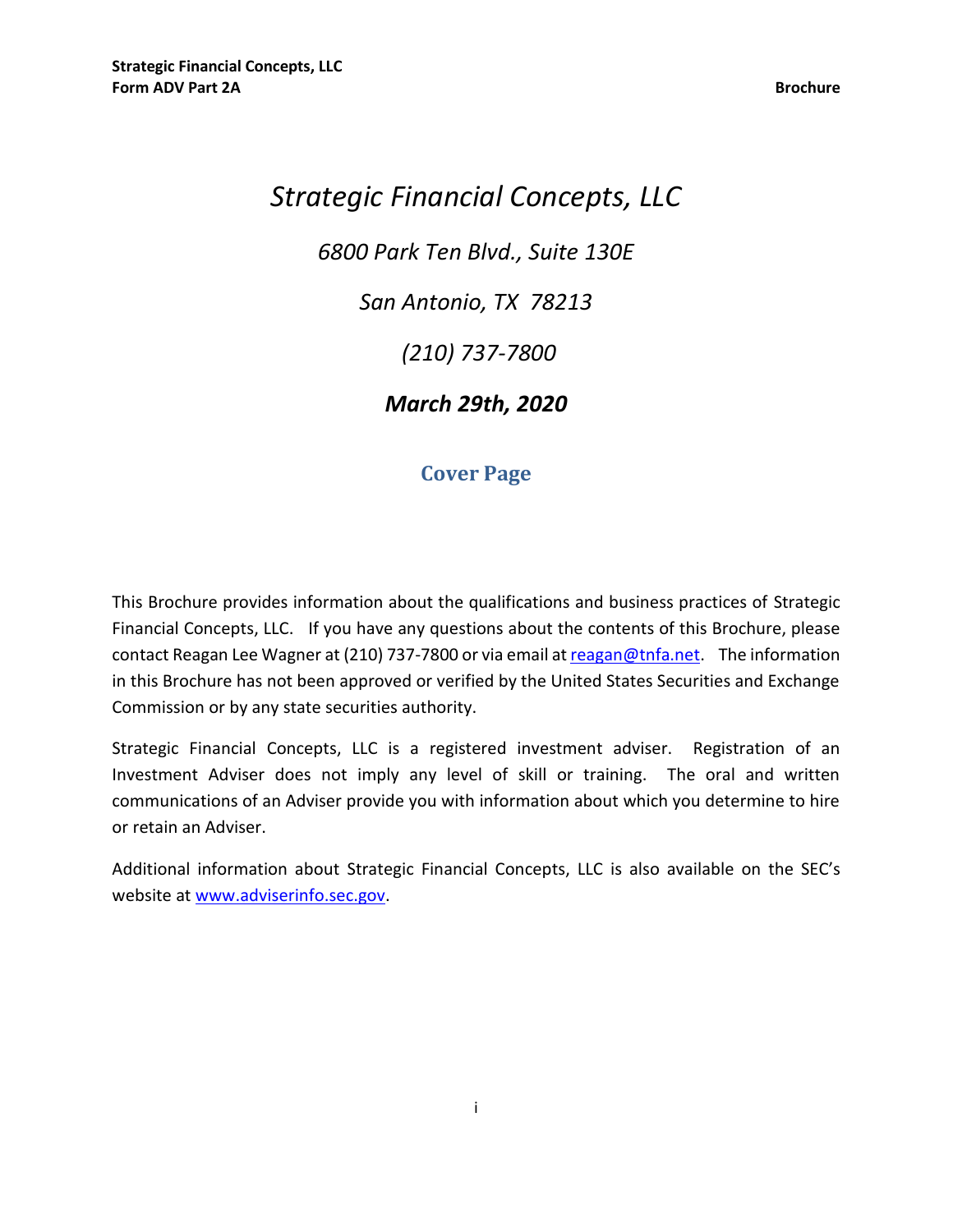## <span id="page-1-0"></span>*Material Changes*

Investment advisors must update the information in their firm brochure at least annually. In lieu of providing clients with an updated brochure each year, we will provide Strategic Financial Concepts, LLC's existing advisory clients with this summary page describing any material changes since the last annual update of the brochure. We will deliver a brochure or summary each year to existing clients within 120 days of the close of Strategic Financial Concepts, LLC's fiscal year. Clients wishing to receive a complete copy of the current brochure may request a brochure by contacting Reagan Lee Wagner at (210) 737-7800 or via email at [reagan@tnfa.net.](mailto:allok@ufgworld.com)

There are no material changes since the prior brochure dated March 27th, 2015.

Additional information about Strategic Financial Concepts, LLC is also available via the SEC's web site [www.adviserinfo.sec.gov](http://www.adviserinfo.sec.gov/). The SEC's web site also provides information about any persons affiliated with Strategic Financial Concepts, LLC who are registered, or are required to be registered, as investment adviser representatives of Strategic Financial Concepts, LLC.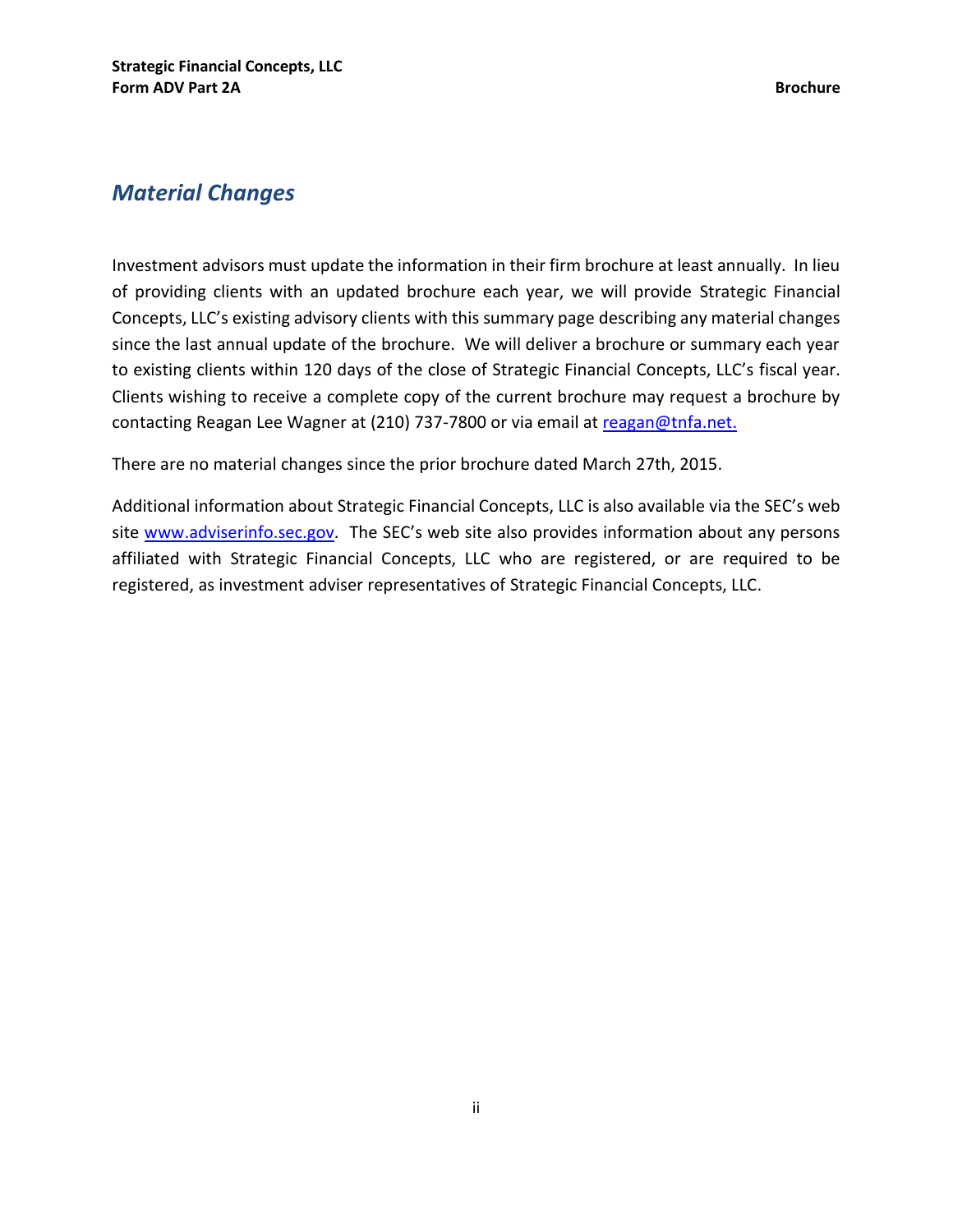## <span id="page-2-0"></span>**Table of Contents**

| <b>Brochure Supplement(s)</b> |  |
|-------------------------------|--|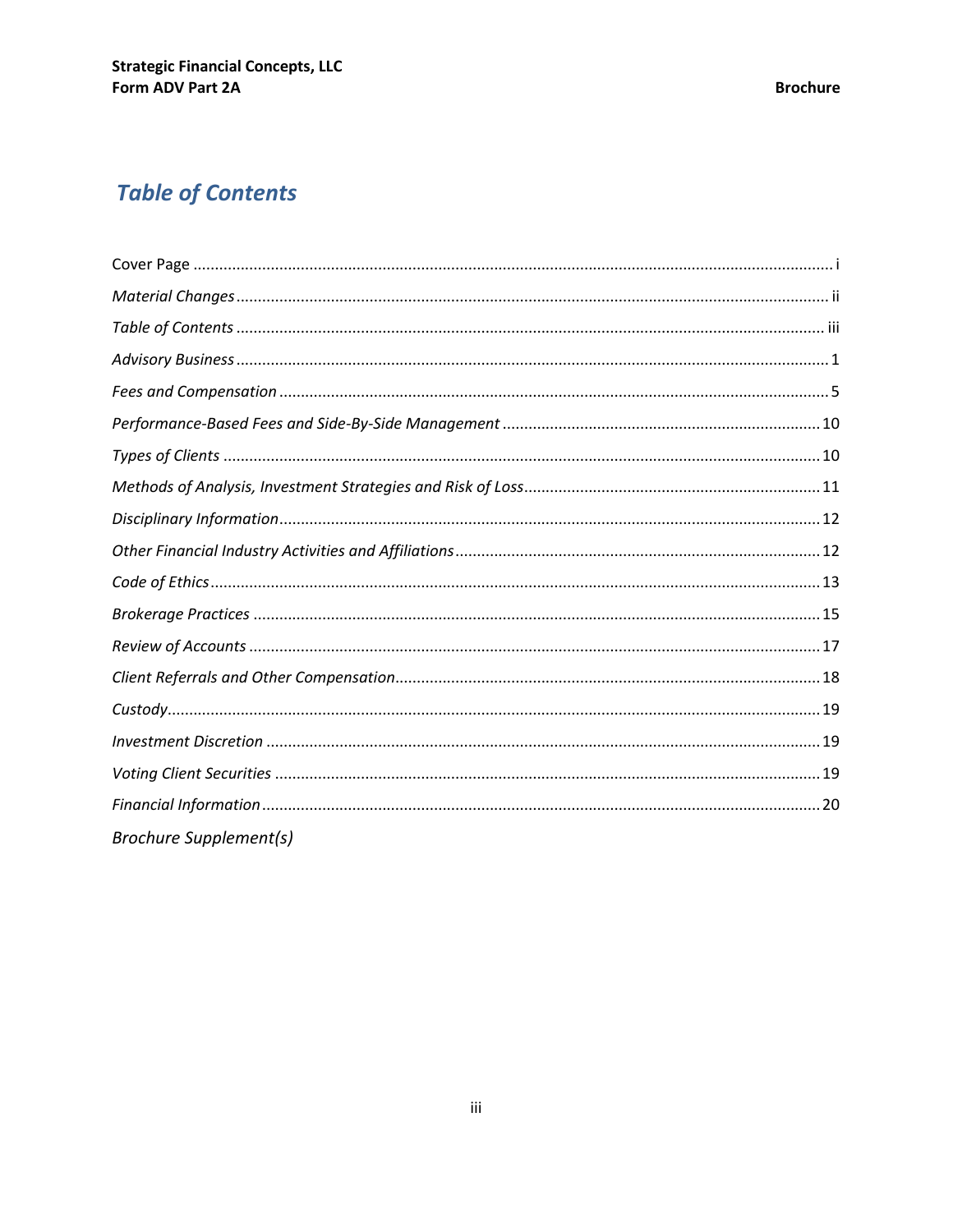## <span id="page-3-0"></span>*Advisory Business*

SFC offers personalized investment advisory services to individuals, pension and profit sharing plans, trusts, estates, charitable organizations, corporations, and other business entities. The Firm's services and fee arrangements are described in the following pages.

SFC is a limited liability company formed under the laws of the State of Texas; and SFC is SEC registered and noticed filed in the States of Alabama, California, Florida, Idaho, Louisiana, Montana, New Mexico, Oklahoma, Texas, Utah and Washington. The firm has been conducting advisory services since 2006. This narrative provides Clients with information regarding SFC and the qualifications, business practices, and nature of advisory services that should be considered before becoming an advisory Client of SFC.

Individuals associated with SFC will provide its investment advisory services. These individuals are authorized to provide advisory services on behalf of SFC. Such individuals are known as Investment Adviser Representatives (IARs).

IARs with SFC may be registered representatives of LPL Financial, a licensed full service securities broker/dealer and investment adviser under federal and state securities laws, located in Boston, Massachusetts. LPL Financial is a member of the Financial Industry Regulatory Authority, Inc. ("FINRA") and the Securities Investors Protection Corporation ("SIPC"). Securities transactions for LPL's brokerage Clients are executed through LPL. SFC is not an affiliate of LPL Financial.

#### **FINANCIAL PLANNING AND CONSULTING SERVICES**

Financial planning typically involves providing a variety of services, principally advisory in nature, to Clients regarding the management of their financial resources based upon an analysis of their individual needs. When a Client needs assistance in setting and evaluating financial goals, SFC may be engaged to complete one or more elements of a personal or business financial plan, including, but not limited to the following:

- Retirement Planning
- Educational Planning
- Tax Planning
- Asset Allocation/Recommendations
- Risk Management
- Cash Flow or Budgeting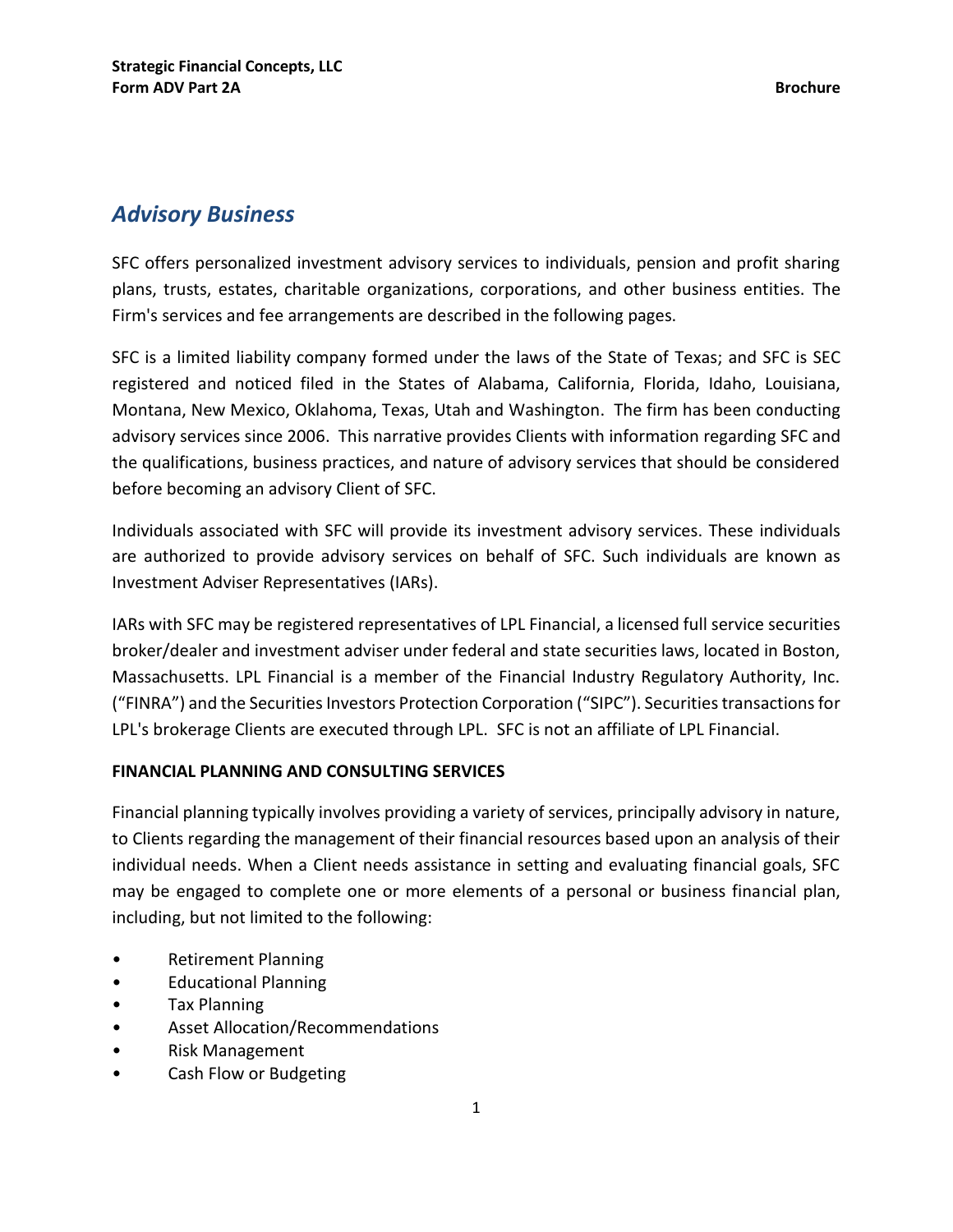- Wealth Planning
- Estate Planning
- Business Planning

SFC will first conduct a complimentary initial consultation. If the Client and SFC mutually decide to proceed, the Client will engage SFC to provide financial planning services. Follow up meetings will be conducted as necessary, during which pertinent information about the Client's financial circumstances and objectives will be collected. Once such information has been reviewed and analyzed, a financial plan designed to achieve the Client's stated financial goals and objectives will be presented to the Client.

In limited circumstances, some Clients may only require advice on a single aspect of the management of their financial resources. For these Clients, SFC offers financial plans in a targeted format and/or general consulting services that address only those specific areas of interest or concern. For hourly consulting services in which a financial plan is not presented to the Client, the fee will typically be payable upon completion of the consultation.

#### **INVESTMENT MANAGEMENT SERVICES**

SFC offers investment management services in which it actively manages Client assets based upon the Client's individual financial and personal needs, investment objectives, time horizon, and risk tolerance. SFC's investment management services may include, but may not be limited to, the use of mutual funds, individual securities (i.e. stocks and bonds), exchange traded funds, options, etc. SFC may also invest Client's assets according to one or more model portfolios developed by SFC, such as "Mutual Fund, Equity and Option Portfolio", or "Mutual Fund Only Portfolio". Clients may also choose among outside third-party money managers recommended by SFC.

While SFC does offer financial planning as a separate service, some degree of planning is inherent to the overall management process. For planning services that are purely incidental to the management process, no additional planning fees will be charged to Investment Management Clients. Written plans will not be delivered to investment management Clients, unless SFC is otherwise separately engaged for specific financial planning services that will be subject to the terms and applicable fees as set forth in a separately executed Planning Agreement, as described in the Financial Planning and Consulting section above.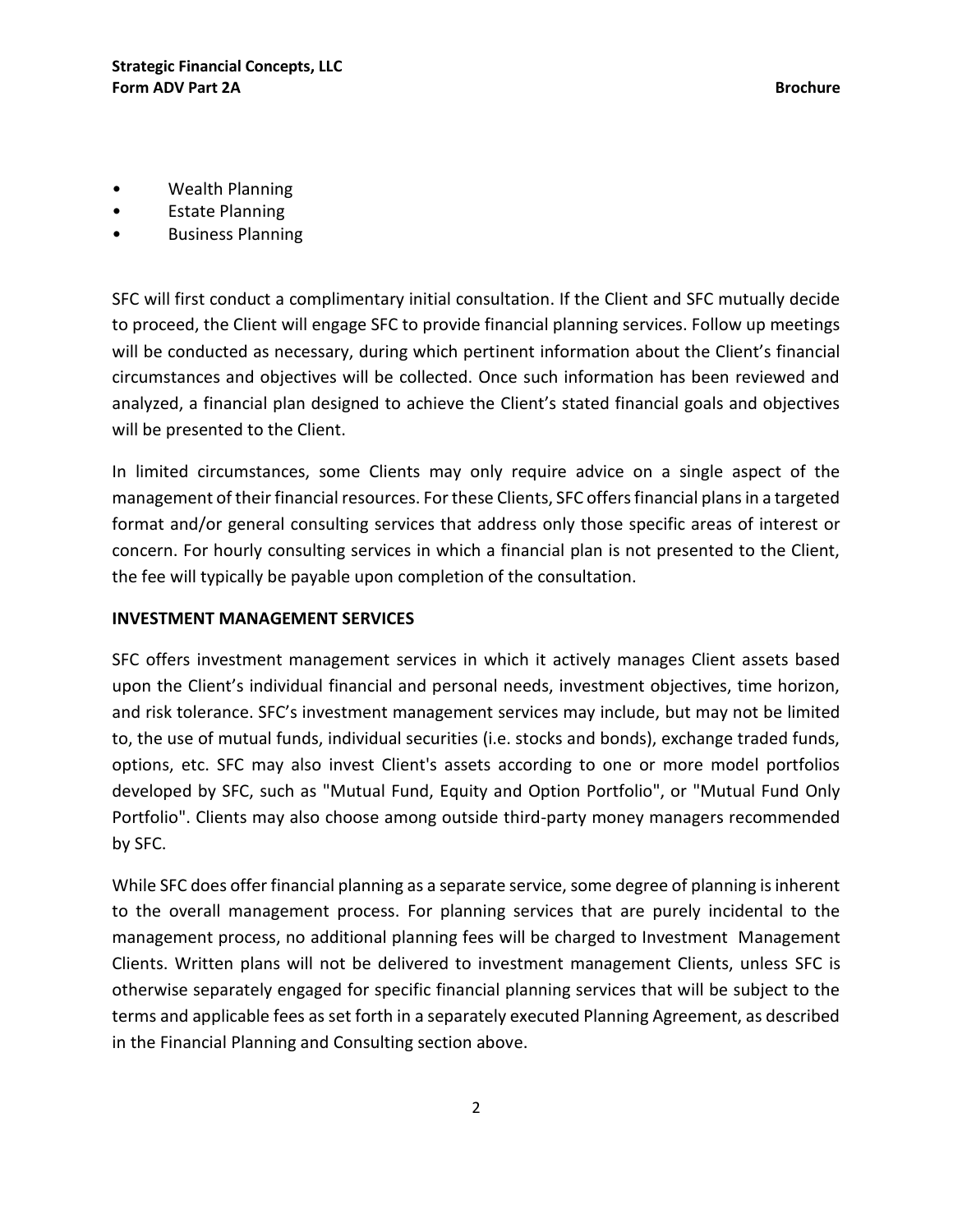SFC provides investment management services on a continuous discretionary basis. Subject to any written guidelines, which the Client may provide, SFC will be granted discretion and authority to manage the account. Accordingly, SFC is authorized to perform various functions, at the Client's expense, without further approval from the Client. Such functions include making all investment decisions regarding the securities and amount of securities to be purchased or sold. Once the portfolio is constructed, SFC provides ongoing supervision and re-balancing of the portfolio as changes in market conditions and Client circumstances may require. In very limited circumstances, SFC may enter into non-discretionary arrangements with Clients, where it will obtain Client approval prior to the execution of any trades for such accounts.

SFC manages assets on a discretionary basis. As of December 31, 2019, SFC managed \$523,729,714 of client assets on a discretionary basis.

#### **SELECTION OF OTHER ADVISERS**

SFC may recommend that Clients utilize the services of a third party money manager ("TPMM") to manage a portion of or their entire portfolio. All TPMMs recommended to Clients must be registered as investment advisers either with the Securities and Exchange Commission or with the appropriate state authorities.

After gathering information about the Client's financial situation and objectives, SFC will make recommendations regarding the suitability of a TPMM or investment style based on, but not limited to, the Client's financial needs, investment goals, tolerance for risk, and investment objectives. Upon selection of a TPMM, SFC will monitor the performance of the TPMM to ensure their performance and investment style remains aligned with the investment goals and objectives of the Client.

#### **LPL FINANCIAL SPONSORED ADVISORY PROGRAMS**

SFC may provide advisory services through certain programs sponsored by LPL Financial Corporation (LPL), a registered investment advisor and broker-dealer. Below is a brief description of each LPL advisory program available to SFC. For more information regarding the LPL programs, including more information on the advisory services and fees that apply, the types of investments available in the programs and the potential conflicts of interest presented by the programs please see the LPL Financial Form ADV Part 2A or the applicable program's Wrap Brochure and the applicable client agreement.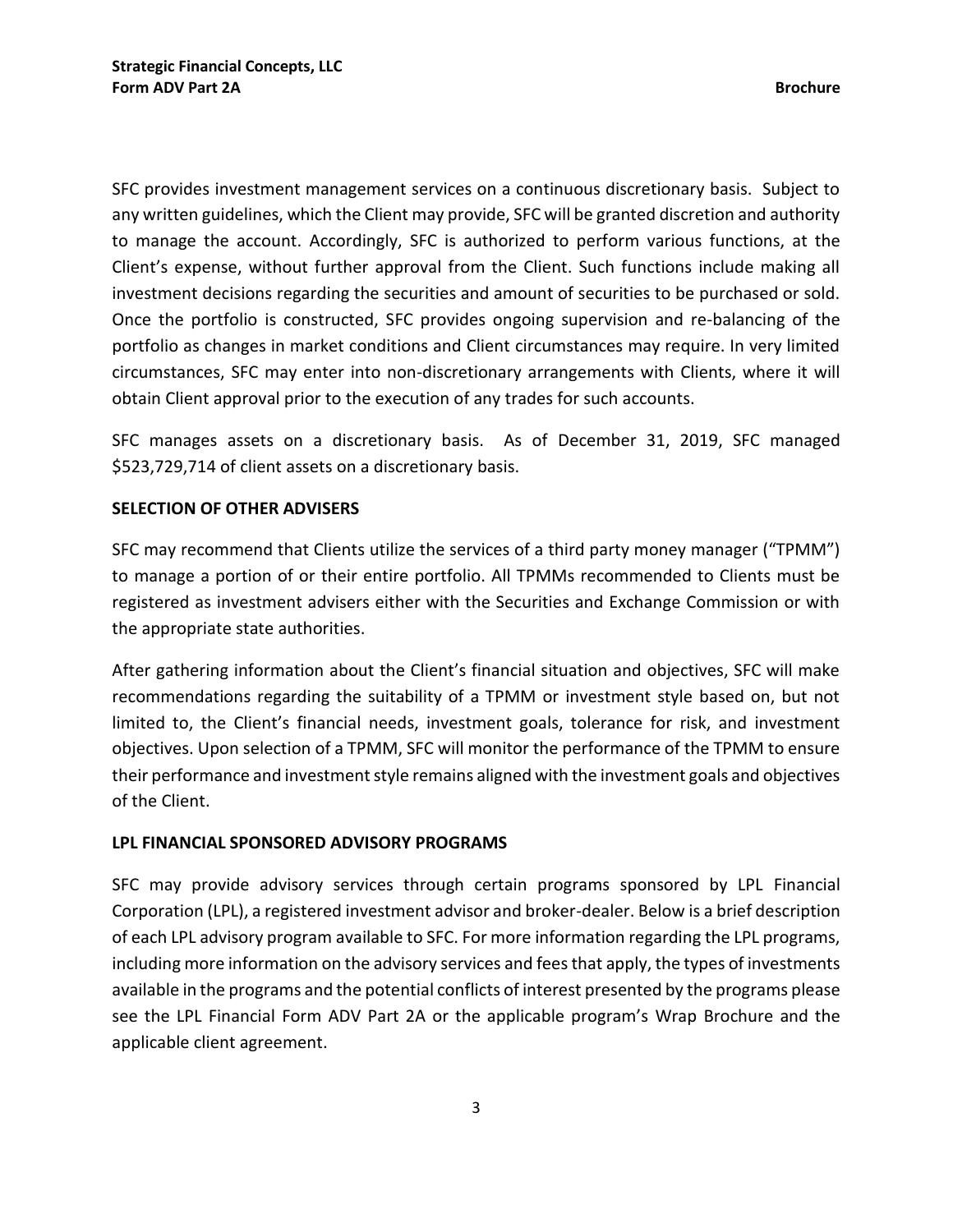#### **LPL Advisory Services**

#### **Optimum Market Portfolios Program (OMP)**

OMP offers clients the ability to participate in a professionally managed asset allocation program using Optimum Funds Class I shares. Under OMP, client will authorize LPL on a discretionary basis to purchase and sell Optimum Funds pursuant to investment objectives chosen by the client. SFC will assist the client in determining the suitability of OMP for the client and assist the client in setting an appropriate investment objective.

SFC will have discretion to select a mutual fund asset allocation portfolio designed by LPL consistent with the client's investment objective. LPL will have discretion to purchase and sell Optimum Funds pursuant to the portfolio selected for the client. LPL will also have authority to rebalance the account.

#### **Personal Wealth Portfolios Program (PWP)**

PWP offers clients an asset management account using asset allocation model portfolios designed by LPL. SFC will have discretion for selecting the asset allocation model portfolio based on client's investment objective. SFC will also have discretion for selecting third party money managers (PWP Advisors) or mutual funds within each asset class of the model portfolio. LPL will act as the overlay portfolio manager on all PWP accounts and will be authorized to purchase and sell on a discretionary basis mutual funds and equity and fixed income securities.

#### **Model Wealth Portfolios Program (MWP)**

MWP offers clients a professionally managed mutual fund asset allocation program. SFC will obtain the necessary financial data from the client, assist the client in determining the suitability of the MWP program and assist the client in setting an appropriate investment objective. SFC will initiate the steps necessary to open an MWP account and have discretion to select a model portfolio designed by LPL's Research Department consistent with the client's stated investment objective. LPL's Research Department is responsible for selecting the mutual funds within a model portfolio and for making changes to the mutual funds selected.

The client will authorize LPL to act on a discretionary basis to purchase and sell mutual funds (including in certain circumstances exchange traded funds) and to liquidate previously purchased securities. The client will also authorize LPL to effect rebalancing for MWP accounts.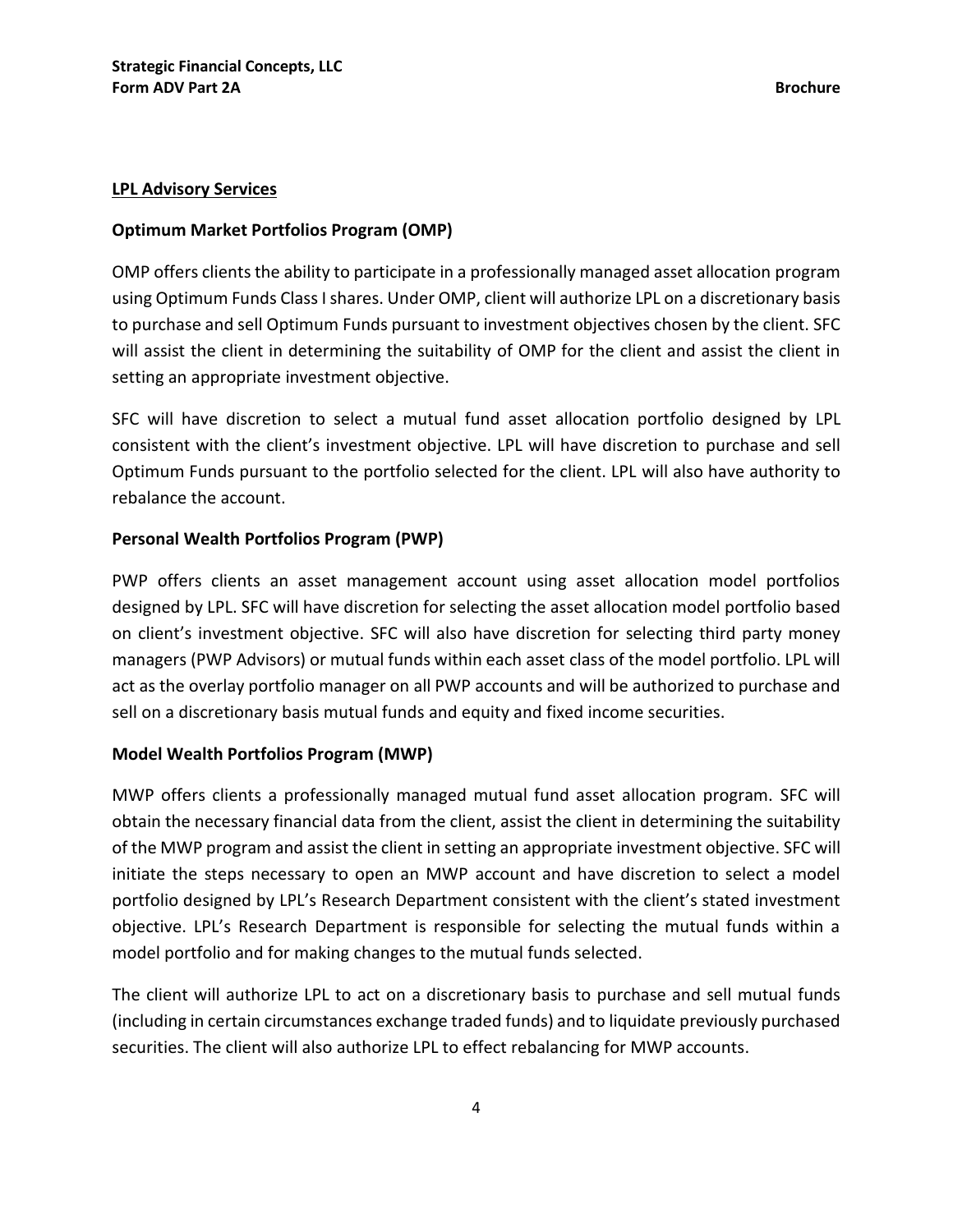The MWP program may make available model portfolios designed by strategists other than LPL's Research Department. If such models are made available, SFC will have discretion to choose among the available models designed by LPL and outside strategists.

#### **Strategic Wealth Management (SWM/SWM II)**

Strategic Wealth Management (SWM) is a comprehensive, open-architecture, fee-based investment platform. SFC is responsible for all asset management on either a discretionary or non-discretionary basis in SWM as authorized by clients. In SWM, in addition to an annual investment advisory fee based on the value of the portfolio, clients pay nominal transaction charges. In SWM II, all transaction charges are the responsibility of SFC.

#### **Manager Access Select Program**

Manager Access Select provides clients access to the investment advisory services of professional portfolio management firms for the individual management of client accounts. SFC will assist client in identifying a third party portfolio manager (Portfolio Manager) from a list of Portfolio Managers made available by LPL. The Portfolio Manager manages client's assets on a discretionary basis. SFC will provide initial and ongoing assistance regarding the Portfolio Manager selection process.

## <span id="page-7-0"></span>*Fees and Compensation*

#### **FINANCIAL PLANNING AND CONSULTING SERVICES**

The hourly fee is negotiable depending upon the scope and complexity of the services requested, the Client's financial situation and objectives, as well as the associated person providing the services. The maximum hourly fees are \$500 per hour. A fixed fee may also be negotiated based on the number of estimated hours required to provide the requested services.

Personal and/or business planning services are also offered to Clients on an on-going annual basis. As part of this annual retainer program, SFC will generally establish a regular planning cycle to work with the Client in managing specific aspects of the overall financial plan that are unique to the Client's situation. Additionally, SFC may meet with the Client's other professional advisers (financial, legal, real estate, tax, etc.) for a series of information gathering and/or implementation meetings. SFC will act as a project manager to coordinate the work of the appropriate parties in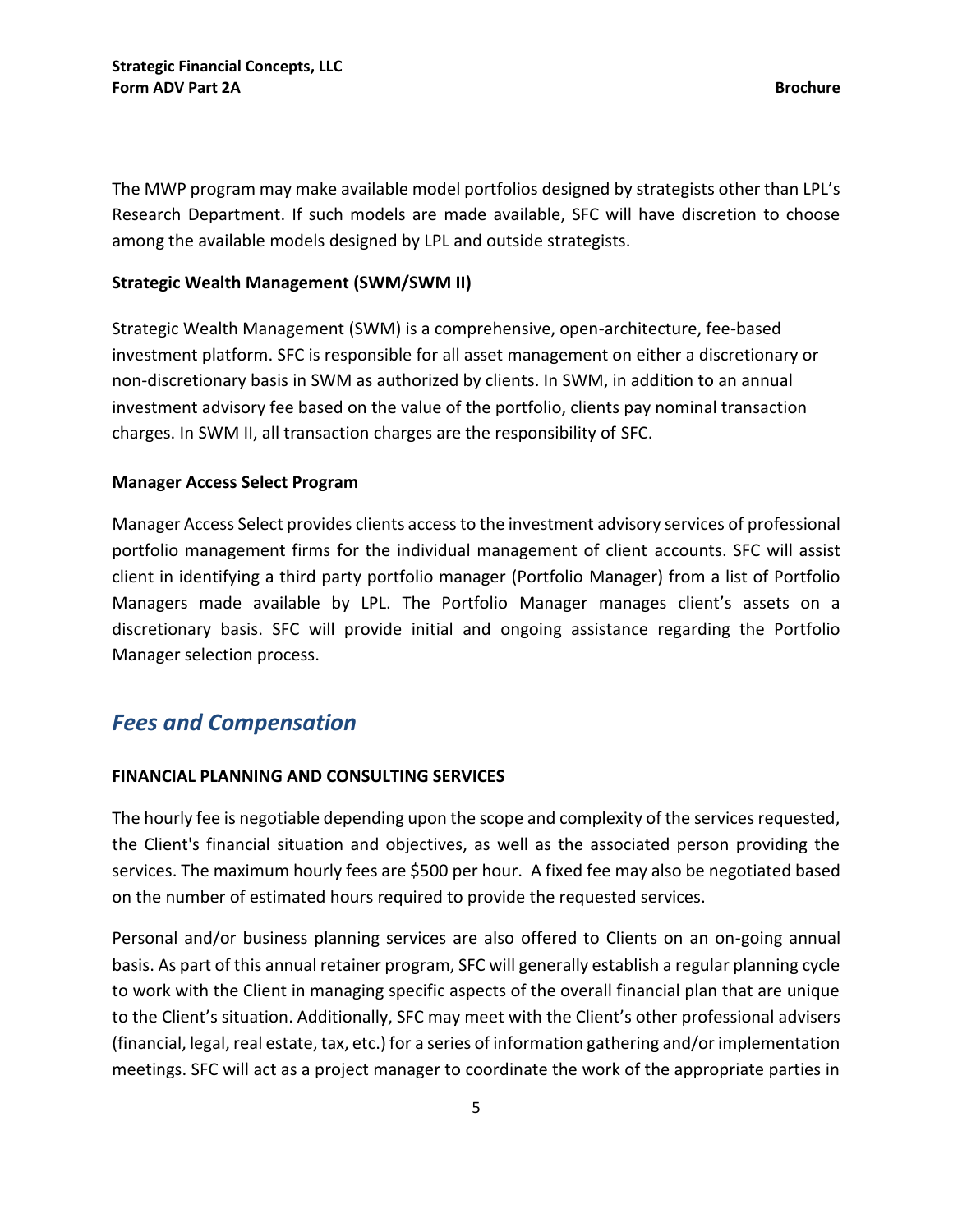a manner consistent with the Client's long-term desired outcome. However, SFC does not provide legal or tax preparation services. Fees charged by other professionals for such services are separate and distinct form planning fees paid to SFC. Typically, other professionals will bill Clients directly. However, where Client asks SFC to engage other professionals on behalf of Client, other professionals will bill SFC; and, in turn, SFC will bill Clients for additional costs incurred. However, this arrangement will not cause the Client to pay professional or advisory fees in excess of normal fees typically charged by either party. SFC will not share in any portion of the fees paid to other professionals on behalf of advisory Clients.

Planning fees for retainer clients are typically based on 2/10 of 1% of the gross value of the Client's Estate and/or the Business's Gross Value. If SFC is retained to provide management services, the fee will be based on the amount of the assets under management. SFC requires an annual minimum fee of \$250 for on-going planning services. A one-time set-up fee ranging between \$250 and \$50,000 may be required in advance of on-going planning services. Planning fees can be paid annually, semi-annually, or quarterly in arrears or in advance and will be drafted from the asset account or billed directly in arrears or in advance. The agreed upon retainer fee and payment arrangements will be established at the beginning of the advisory/Client relationship based upon the scope of the work to be performed and the complexity of the Client's financial situation.

For all planning services, an estimate of the total time/cost will be determined at the start of the advisory relationship. In limited circumstances, the time/cost could potentially exceed the initial estimate. In such cases, SFC will notify the Client and will request that the Client approve applicable additional fees. Applicable fees, fee payment arrangements, and the terms of the engagement will be clearly set forth in the Financial Planning & Consulting Agreement executed between SFC and the Client prior to services being rendered. In no circumstance will SFC require prepayment of a fee more than six months in advance and in excess of \$500.

Financial plans are based on the Client's financial situation at the time the plan is presented and are based on financial information disclosed by the Client to SFC. As the Client's financial situation, goals, objectives, or needs change, the Client must notify SFC promptly. Clients are advised that certain assumptions may be made with respect to interest and inflation rates and use of past trends and performance of the market and economy. Past performance is in no way an indication of future performance. SFC cannot offer any guarantees or promises that the Client's financial goals and objectives will be met.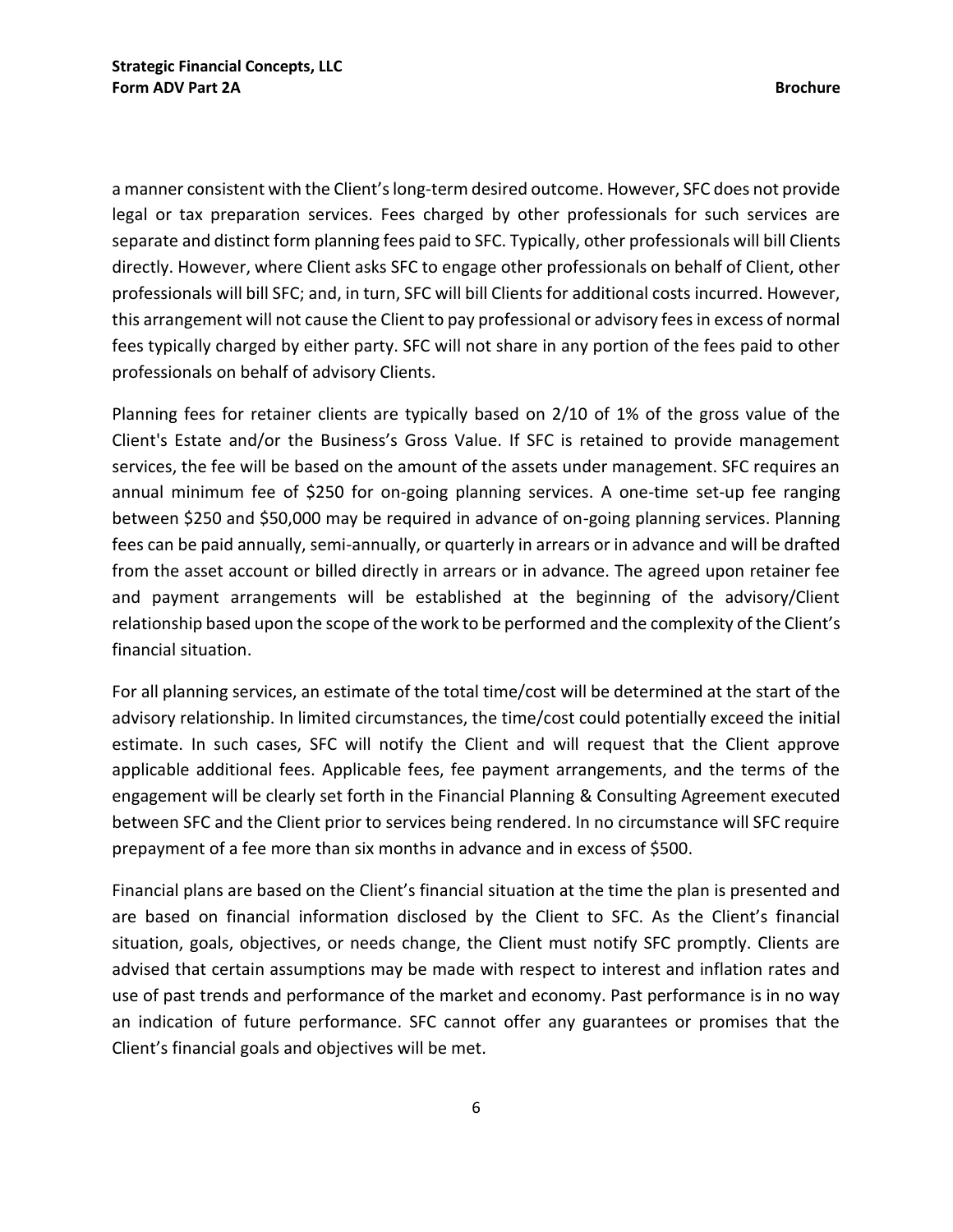Client is under no obligation to act on SFC's financial planning recommendations. Moreover, if the Client elects to act on any of the recommendations, the Client is under no obligation to implement the financial plan through SFC. Clients may act on SFC's recommendations by placing securities transactions with any brokerage firm the Client chooses.

SFC or the Client may terminate the Financial Planning & Consulting Agreement within five days of the date of acceptance without penalty to the Client. After the five-day period, either party may terminate the Financial Planning & Consulting Agreement upon seven days written notice. Fees will be pro-rated for the quarter in which the cancellation notice was given. Any unearned prepaid fees will be returned to the Client and any fees due for work completed will be due and payable immediately.

#### **INVESTMENT MANAGEMENT SERVICES**

The annual fee for investment management services is billed either monthly or quarterly in advance based on the market value of the assets as determined by the account custodian on the last day of the preceding calendar month or quarter. The signed Investment Management Agreement will reflect the billing either monthly or quarterly. Fees will be assessed pro rata in the event the Investment Management Agreement is executed at any time other than the first day of a calendar month or quarter. SFC's annualized fee is based on the following fee schedule:

| <b>Assets Under Management</b> | <b>Maximum Annual Rate**</b> |
|--------------------------------|------------------------------|
| Up to \$500,000                | 2.50%                        |
| \$500,000 to \$1,000,000       | 2.00%                        |
| \$1,000,000 or more            | 1.50%                        |

\*\*Managed accounts are subject to an account maintenance fee of \$15.00 per quarter for accounts valued lower than \$75,000. Fees may be negotiable based on individual Client circumstances and the scope of the relationship. The fees charged are calculated as described above, and are not charged on the basis of a share of capital gains upon, or capital appreciation of, the funds, or any portion of the funds of an advisory Client (15 U.S.C. §80b-5(a)(1)).

Typically, SFC requires a minimum of \$250,000 to open and maintain an advisory account. However, in its discretion, SFC may waive or reduce the above stated minimum and/or may allow accounts of members of the same household to be aggregated for purposes of determining the advisory fee and/or for meeting the previously stated account minimum. SFC may allow such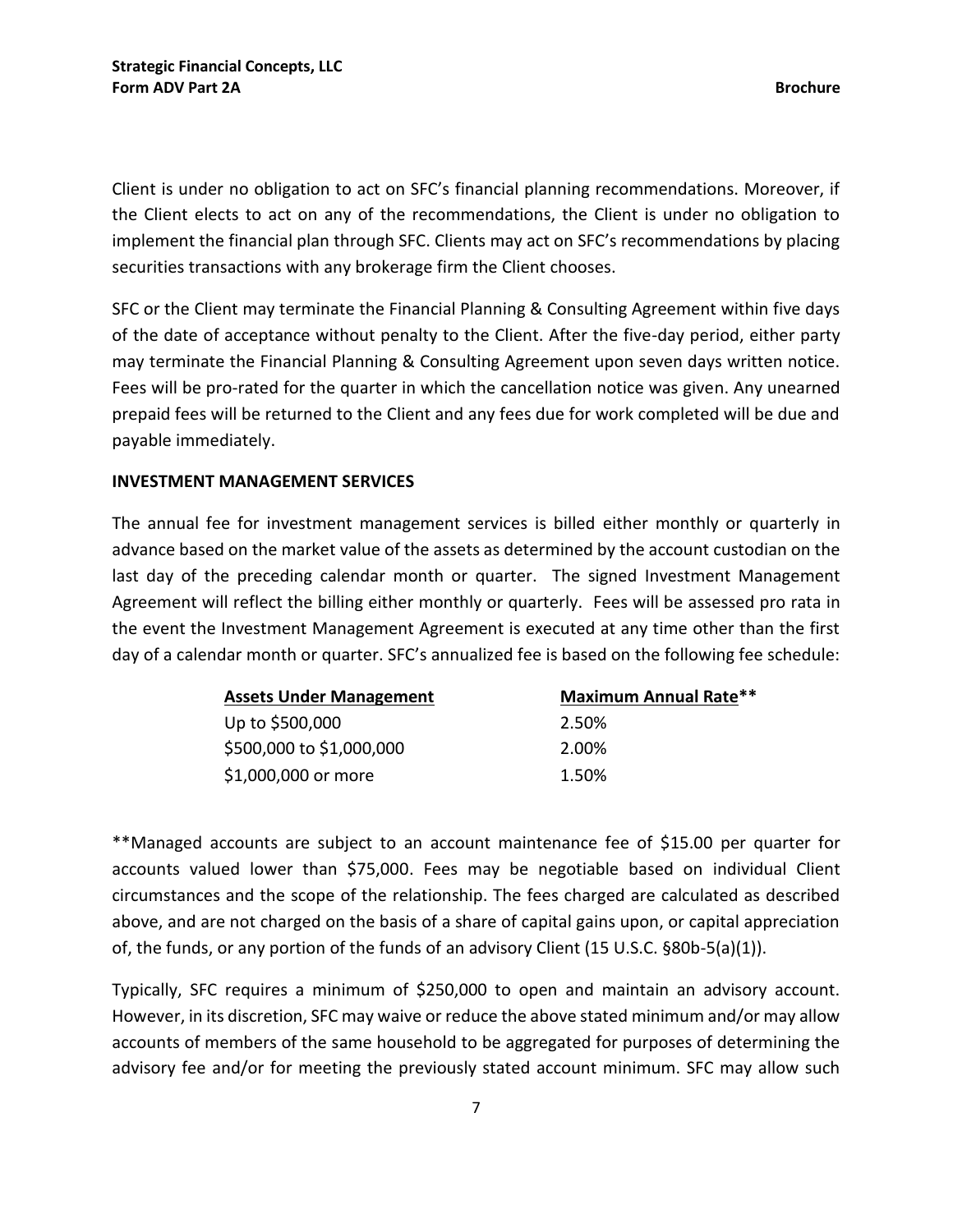aggregation, for example, where SFC services accounts on behalf of minor children of current Clients, individual and joint accounts for a spouse, and other types of related accounts. This consolidation practice is designed to allow Clients the benefit of an increased asset total, which could potentially cause the accounts to be assessed a reduced advisory fee.

Payment for management fees will be made by the qualified custodian holding the Client's funds and securities provided the Client grants written authorization permitting the fees to be paid directly from their account. SFC will not have access to Client funds for payment of fees without Client consent in writing. The qualified custodian agrees to deliver an account statement, at least quarterly, directly to the Client showing all disbursements from the account. The Client is encouraged to review their account statements for accuracy. SFC will receive a duplicate copy of or will have electronic access to the statement that was delivered to the Client. The Client can terminate the written billing authorization or Investment Management Agreement at any time. In limited circumstances and at its discretion, SFC will invoice the Client directly, and payment will be due as invoiced.

SFC or the Client may terminate the Investment Management Agreement within five days of the date of acceptance without penalty to the Client. After the five-day period, either party may terminate the Investment Management Agreement upon seven days written notice. Fees will be pro-rated for the month or quarter in which the cancellation notice was given. Any unearned prepaid fees will be returned to the Client and any fees due for work completed will be due and payable immediately.

#### **SELECTION OF OTHER ADVISERS**

SFC will share in the fee paid by the Client to the TPMM. Fees paid by the Client to the TPMM are established and payable in accordance with the Form ADV Part 2A or other equivalent disclosure document provided by each TPMM to whom the Client is referred and these fees may or may not be negotiable. Such compensation may differ depending upon the individual agreement SFC has with each TPMM. As such, SFC may have an incentive to recommend one TPMM over another TPMM with whom it has less favorable compensation arrangements or other advisory programs offered by TPMMs with which it has no compensation arrangements.

Clients who are referred to TPMMs will receive full disclosure, including services rendered and fee schedules, at the time of the referral by delivery of a copy of the relevant TPMM's Form ADV Part 2A or equivalent disclosure document. In addition, if the investment program recommended to a Client is a wrap fee program, the Client will also receive the wrap fee disclosure brochure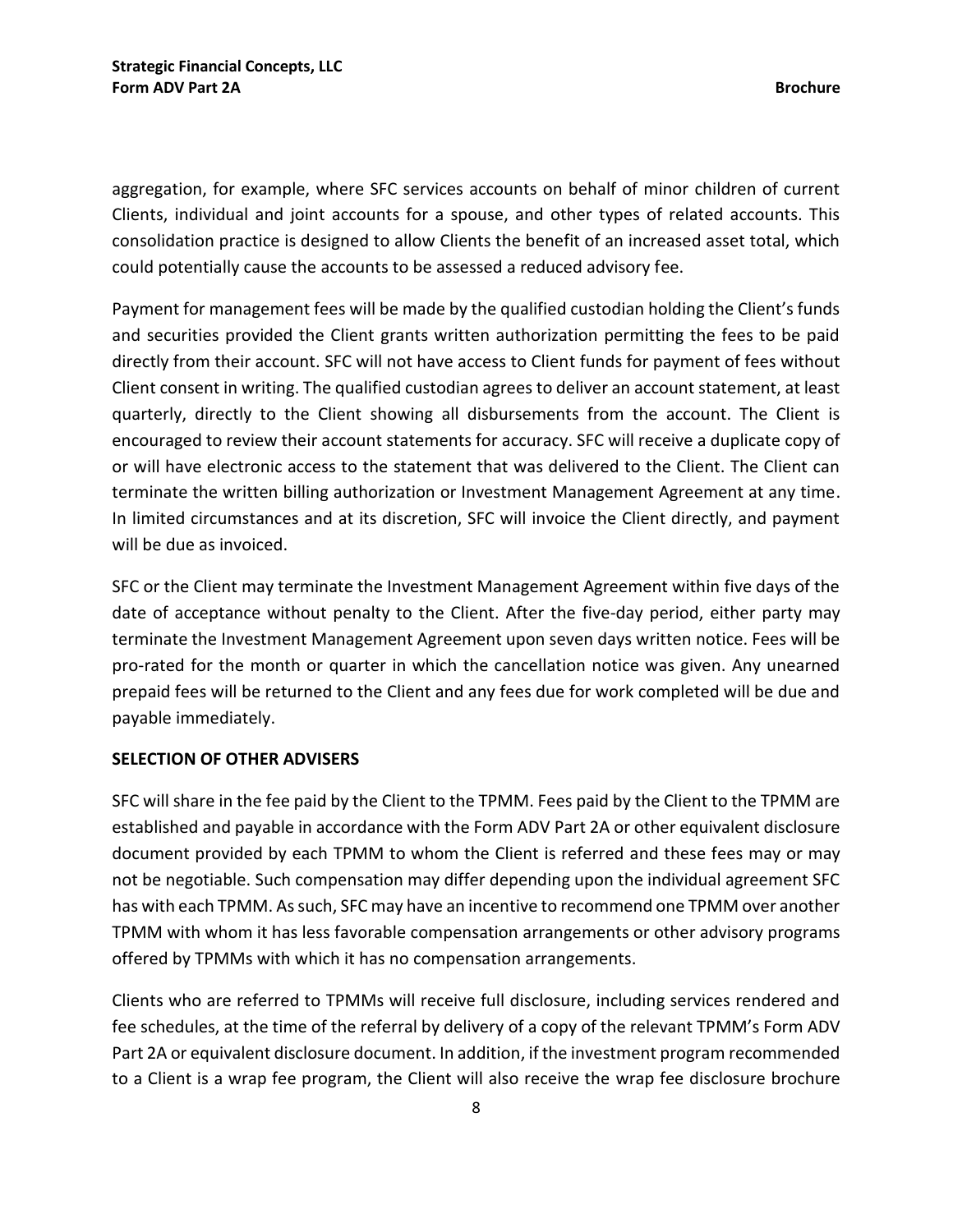provided by the sponsor of the program. SFC or the TPMM will provide to each Client all appropriate disclosure statements.

Clients may be required to sign an agreement directly with the TPMM selected. The Client, SFC, or the TPMM, in accordance with the provisions of those agreements, may terminate the advisory relationship. If the TPMM is compensated in advance, the Client will typically receive a pro rata refund of any prepaid advisory fees upon termination of an advisory agreement.

#### **LPL FINANCIAL SPONSORED ADVISORY PROGRAMS**

#### **Fees for LPL Advisory Programs**

The account fee charged to the client for each LPL advisory program is negotiable, subject to the following maximum account fees:

| <b>Manager Access Select</b> | 3.0% |
|------------------------------|------|
| OMP                          | 2.5% |
| <b>PWP</b>                   | 2.5% |
| MWP                          | 2.5% |

Account fees are payable quarterly in advance.

LPL serves as program sponsor, investment advisor and broker-dealer for the LPL advisory programs. SFC and LPL may share in the account fee and other fees associated with program accounts. Associated persons of SFC may also be registered representatives of LPL.

#### **Potential Conflicts of Interest**

Transactions in LPL advisory program accounts are generally effected through LPL as the executing broker-dealer.

SFC receives compensation as a result of a client's participation in an LPL program. Depending on, among other things, the size of the account, changes in its value over time, the ability to negotiate fees or commissions, and the number of transactions, the amount of this compensation may be more or less than what SFC would receive if the client participated in other programs, whether through LPL or another sponsor, or paid separately for investment advice, brokerage and other services.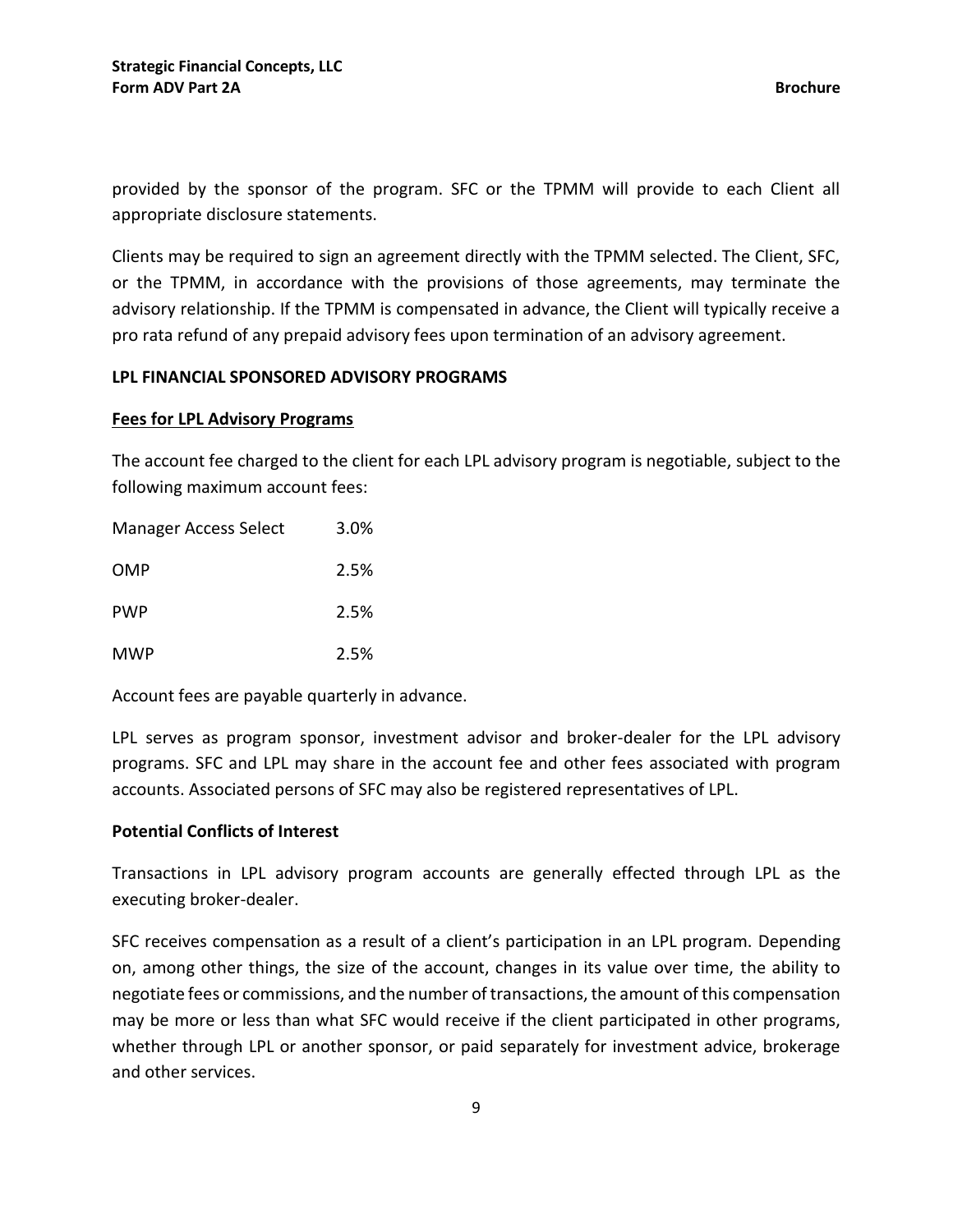Trading costs are absorbed by the advisor in a wrap fee program. The total fees paid for a wrap fee program may exceed the total fees paid that would have been charged on the account if not managed through a wrap fee program. The fees may be higher in a wrap account if transactions are minimal.

Advice offered by SFC may involve investment in mutual funds. Clients are hereby advised that all fees paid to SFC for investment advisory services are separate and distinct from the fees and expenses charged by mutual funds (described in each fund's prospectus) to their shareholders. These fees will generally include a management fee and other fund expenses. Further, there may be transaction charges involved with purchasing or selling of securities. SFC does not share in any portion of the brokerage fees/transaction charges imposed by the custodian holding the client funds or securities. The client should review all fees charged by mutual funds, SFC, and others to fully understand the total amount of fees to be paid by the client.

## <span id="page-12-0"></span>*Performance-Based Fees and Side-By-Side Management*

The fees charged are calculated in the previous Fee and Compensation section, and are not charged on the basis of a share of capital gains upon or capital appreciation of the funds or any portion of the funds of an advisory Client (15 U.S.C. §80b-5(a)(1 )).

## <span id="page-12-1"></span>*Types of Clients*

SFC offers personalized investment advisory services to individuals, pension and profit sharing plans, trusts, estates, charitable organizations, corporations, and other business entities.

SFC requires a minimum account size of \$250,000 for Investment Management Services. Managed accounts are also subject to an account maintenance fee of \$15.00 per quarter for accounts valued lower than \$75,000. The minimum annual fee for SFC's annual retainer planning and consulting services is \$250. At SFC's discretion, accounts/fees below these minimums may be accepted on an individual basis.

LPL OMP: this program generally has a minimum account size of \$15,000.

LPL PWP: this program generally has a minimum account size of \$250,000.

LPL MWP: this program generally has a minimum account size of \$100,000.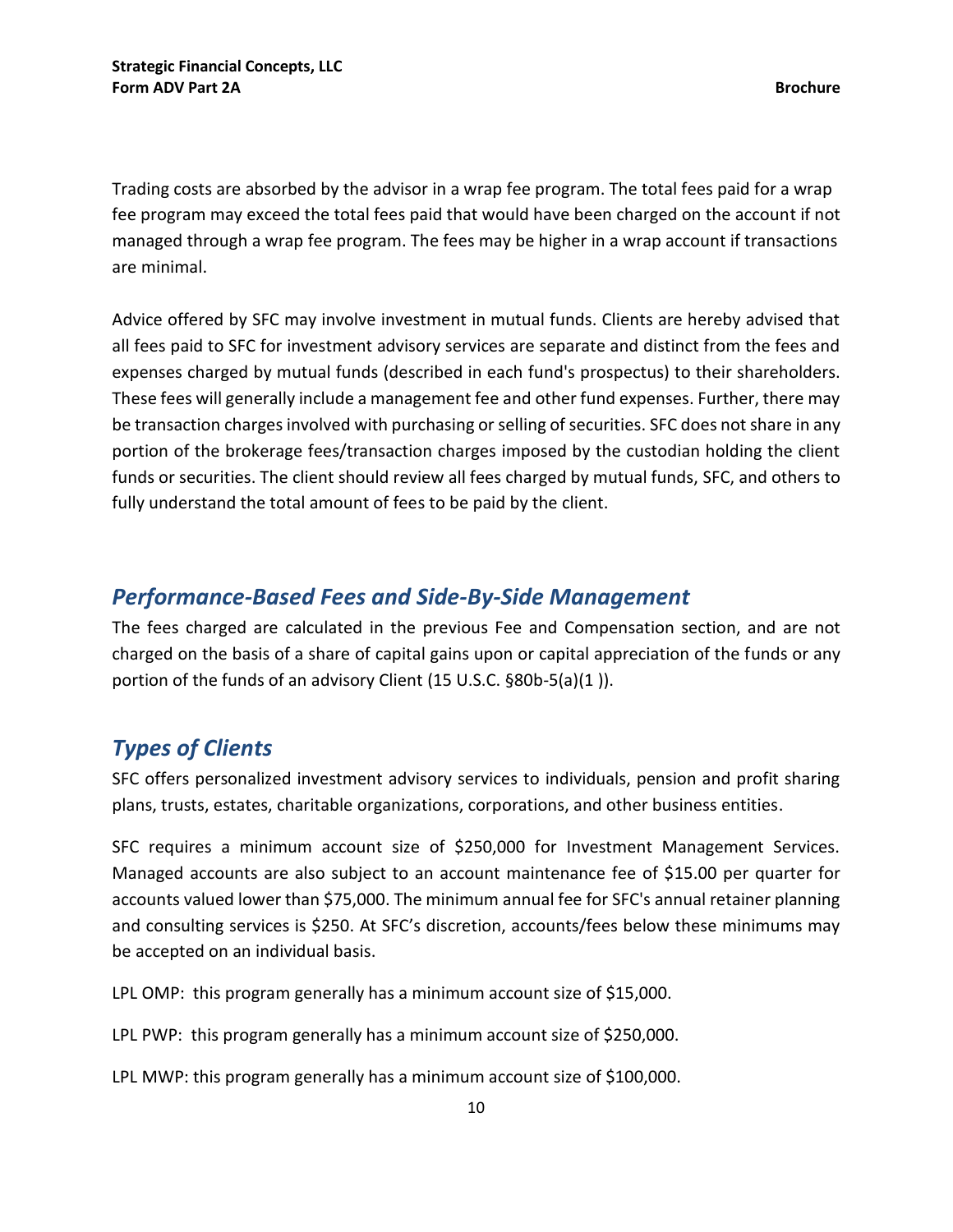LPL Manager Access Select: this program has a minimum account size of \$100,000, however, in certain instances; the minimum account size may be lower or higher.

## <span id="page-13-0"></span>*Methods of Analysis, Investment Strategies and Risk of Loss*

SFC will evaluate securities based on a fundamental or technical analysis using charts or cyclical studies.

Fundamental analysis is a method of evaluating a security that entails attempting to measure its intrinsic value by examining related economic, financial and other qualitative and quantitative factors.

Technical analysis is a method of evaluating securities by analyzing statistics generated by market activity, such as past prices and volume.

Each client will meet with SFC to discuss the specific investment strategy to be used such as long term purchases and short term purchases.

SFC does not represent, warrant, or imply that the services or methods of analysis it utilizes can or will predict future results, successfully identify market tops or bottoms, or insulate Clients from losses due to market corrections or declines.

SFC reserves the right to advise Clients on other types of investments that it deems appropriate based on the Client's stated goals and objectives. SFC may also provide advice on any type of investment held in a Client's portfolio at the inception of the advisory relationship, or on any investment for which the Client requests advice.

When appropriate for the Client's specific investment objectives, SFC will refer Clients to thirdparty investment advisers, who will provide advice to Clients in accordance with the relevant program provided by the third-party investment adviser. As disclosed above, SFC will assist Clients in selecting third-party investment advisers whose investment programs and strategies have been reviewed by SFC and have been determined appropriate for SFC's Clients based on their individual circumstances and investment goals. While options are not part of SFC's core strategy, from time-to-time, SFC may utilize options where it deems appropriated based on individual Client circumstances.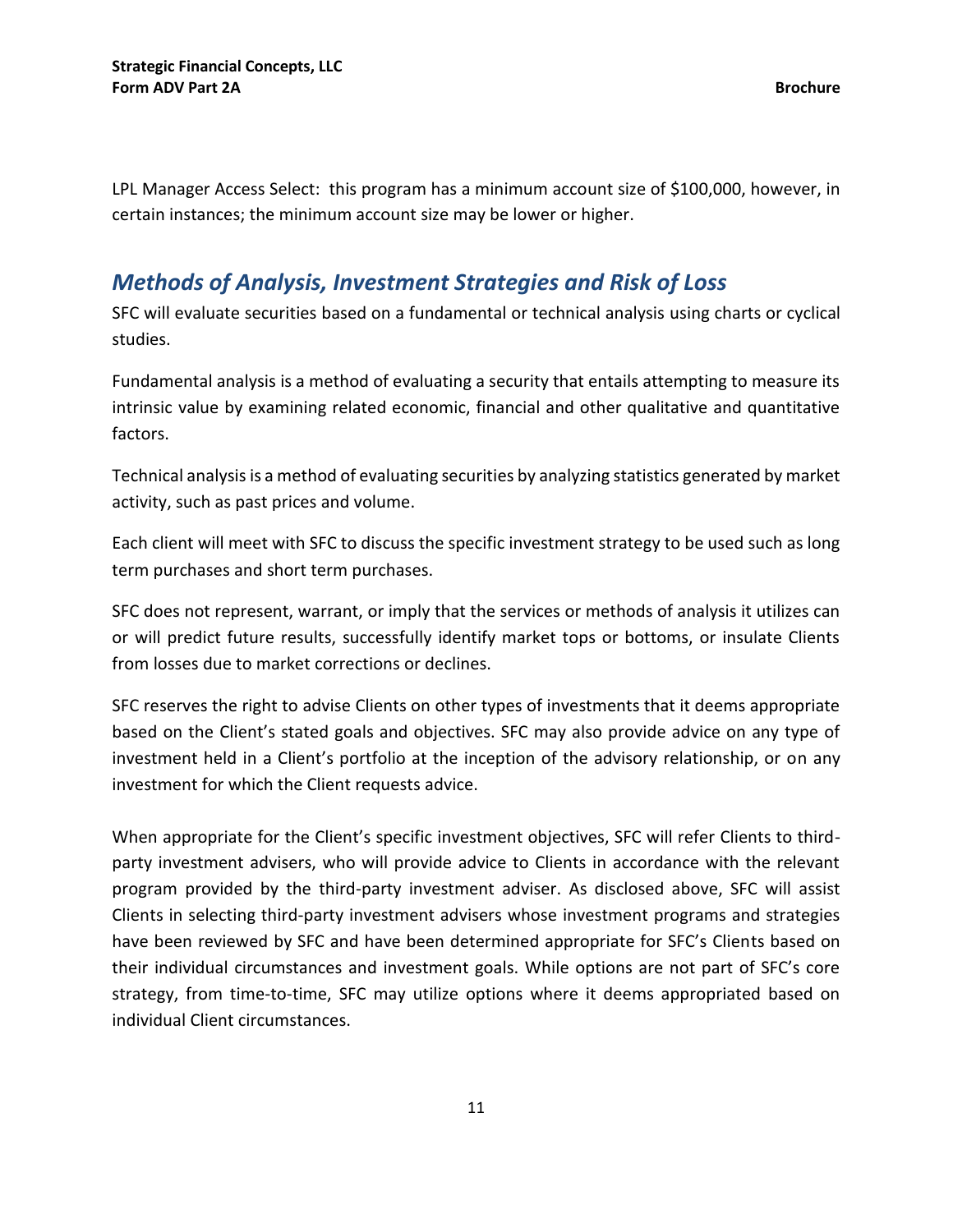For the Third-Party Advisory Referral Program, SFC's recommendations for third-party advisers and programs will be based on research reports and analysis of performance provided by thirdparty advisers and publicly available research and reports regarding investment strategies and programs generally offered by a variety of third-party investment advisers. Advisory Representatives may utilize computer software programs provided by such third-party advisers in providing this advice to Clients.

## <span id="page-14-0"></span>*Disciplinary Information*

Investment advisers are required to disclose all material facts regarding any legal or disciplinary events that would be material to your evaluation of SFC or the integrity of SFC' management.

SFC has no information applicable to this Item.

## <span id="page-14-1"></span>*Other Financial Industry Activities and Affiliations*

IARs associated with SFC may be registered representatives of LPL. Securities transactions for LPL's brokerage Clients are executed through LPL.

IARs of SFC who are separately licensed as registered representatives of LPL are involved in the sale of securities of various types, including, but not limited to stocks, bonds, mutual funds, variable annuities, and limited partnerships. In addition, associated persons may also be involved in the sale of insurance products. As such, associated persons can effect transactions in insurance products for Clients and earn commissions for these activities.

All compensation received by IARs of SFC for securities transactions through LPL will be separate, yet customary for effecting securities transactions, including 12b-1 fees for the sale of investment company products. IARs may make differing recommendations with respect to the same securities or insurance products to different advisory Clients. All recommendations made are specific to each Client's individualized needs and current financial situation.

SFC's Clients are advised that they have total freedom to implement recommendations through any broker/dealer. If the Client implements recommendations made by an IAR of SFC by purchasing securities through LPL, the IAR, in their separate capacity as a registered representative, may receive additional compensation in the form of commissions, including 12b-1 fees for the sale of investment company products.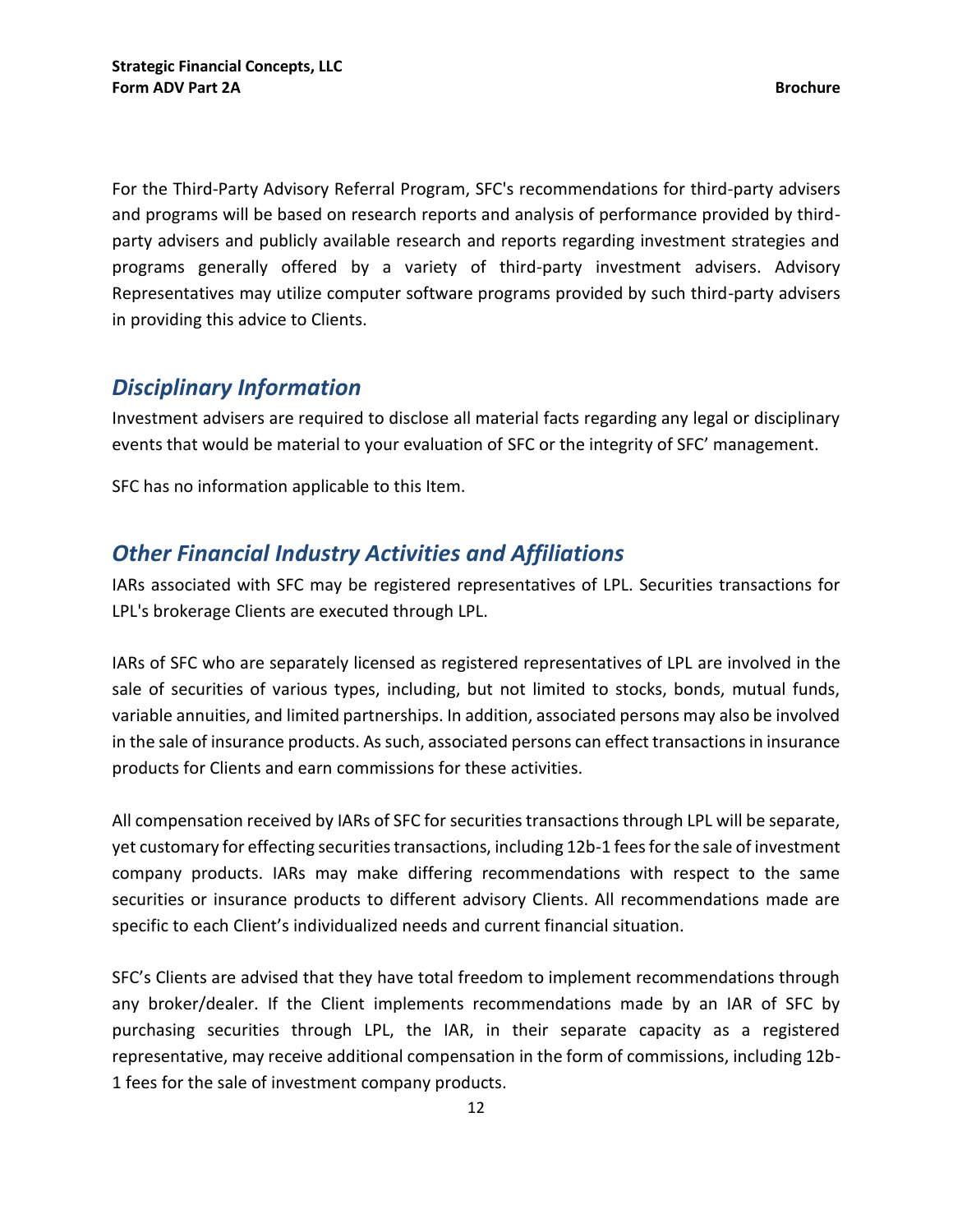IARs of SFC are involved in several outside business activities, including various independent financial services companies, such as insurance agencies, accounting firms, business consulting, and marketing firms. These companies are affiliated with SFC through certain instances of common control and/or ownership. Mr. Wagner, along with other IARs of SFC, currently devotes the majority of his professional time to securities and life insurance commission businesses. It is expected that advisory Clients may utilize various services of the affiliated companies and/or of the Principal or other IARs of SFC in their various capacities; however, advisory Clients are informed that they are under no obligation to utilize such services.

Associated persons of SFC, in their role as registered principals/representatives of LPL will effect securities transactions through LPL. If an advisory Client implements recommendations made by the associated person by purchasing securities or other products through LPL, the associated person may receive additional compensation in the form of commissions, including 12b-1 fees for the sale of investment company products. IARs who are licensed insurance agents may refer Clients to other licensed insurance agents and may share in commissions earned.

SFC may share in the advisory fee paid by Clients to third-party advisers to whom SFC refers Client accounts. SFC has entered into contracts with various third-party advisers performing portfolio management or other advisory services. Full disclosure, either Form ADV Part 2A or its equivalent, will be given to the Client at the time of solicitation in accordance with Rule 206 (4)- 3.

As part of their fiduciary duty, SFC and its associated persons endeavor at all times to put the interest of the Clients first. However, Clients should be aware that receipt of additional compensation creates a potential conflict of interest.

## <span id="page-15-0"></span>*Code of Ethics*

From time to time, SFC or persons associated with SFC may buy or sell securities that are recommended to its Clients or securities in which its Clients are invested. It is SFC's policy that associated persons of SFC shall not have priority over any Client account in the purchase or sale of securities. Under certain circumstances, exceptions to the trading policy may be made.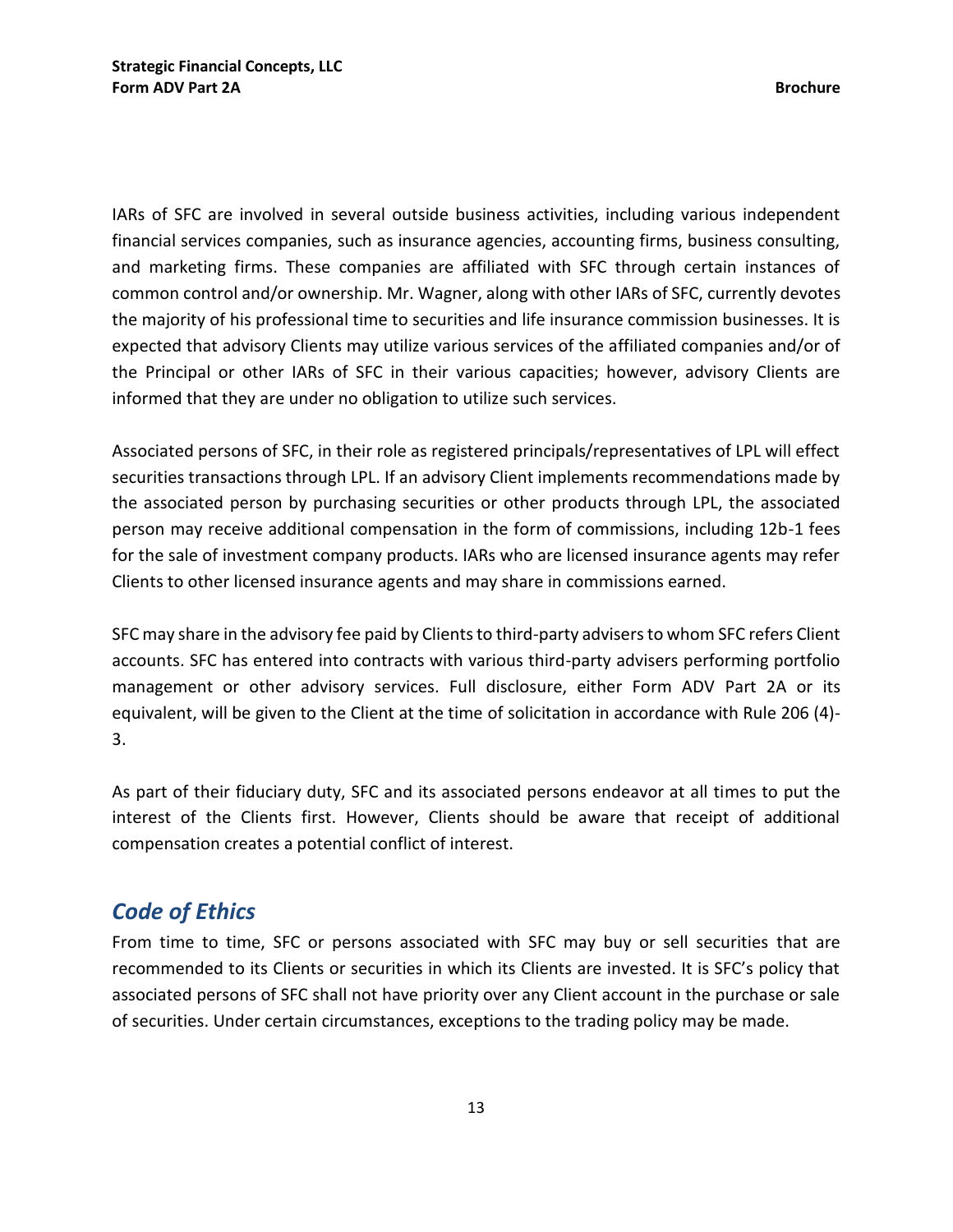SFC has adopted a Code of Ethics, the full text of which is available to Clients and prospective Clients upon request. SFC strives to comply with all applicable laws and regulations governing its practices. Therefore, SFC has set forth guidelines for professional standards of conduct for its associated persons, the goal of which is to protect Client interests at all times and to demonstrate its commitment to its fiduciary duties of honesty, good faith, and fair dealing with Clients. All associated persons are expected to adhere strictly to these guidelines. SFC's Code of Ethics requires that certain associated persons submit personal securities transactions and holdings reports to SFC, which will be reviewed by a qualified representative of SFC on periodic basis. Associated persons are also required to report any violations of SFC's Code of Ethics. Additionally, SFC maintains and enforces written policies reasonably designed to prevent the misuse or dissemination of material, non-public information about Clients or their account holdings by SFC or any associated person.

#### **Privacy Policies**

Protecting its customers' private information is important to SFC. Therefore, SFC has instituted policies and procedures to ensure that customer information is kept private and secure. SFC does not disclose any non-public personal information about its customers or former customers to any non-affiliated third parties except as required by or permitted by law. In the course of servicing a Client account, SFC may share some information with its affiliated companies and/or service providers, such as transfer agents, custodians, broker/dealers, accountants, attorneys, and other consultants. SFC restricts internal access to non-public personal information to those employees who need access to such information in order to provide products or services to a particular Client. SFC also maintains physical, electronic, and procedural safeguards to protect Client information.

A copy of SFC's privacy policy notice will be provided to each Client prior to, or contemporaneously with, the execution of any services agreement. Thereafter, SFC will deliver a copy of the current privacy policy notice to its Clients annually. Questions regarding this policy should be directed to Reagan Lee Wagner at (210) 737-7800.

It is SFC' policy that the firm will not affect any principal or agency cross securities transactions for client accounts. SFC will also not cross trades between client accounts. Principal transactions are generally defined as transactions where an adviser, acting as principal for its own account or the account of an affiliated broker-dealer, buys from or sells any security to any advisory client. A principal transaction may also be deemed to have occurred if a security is crossed between an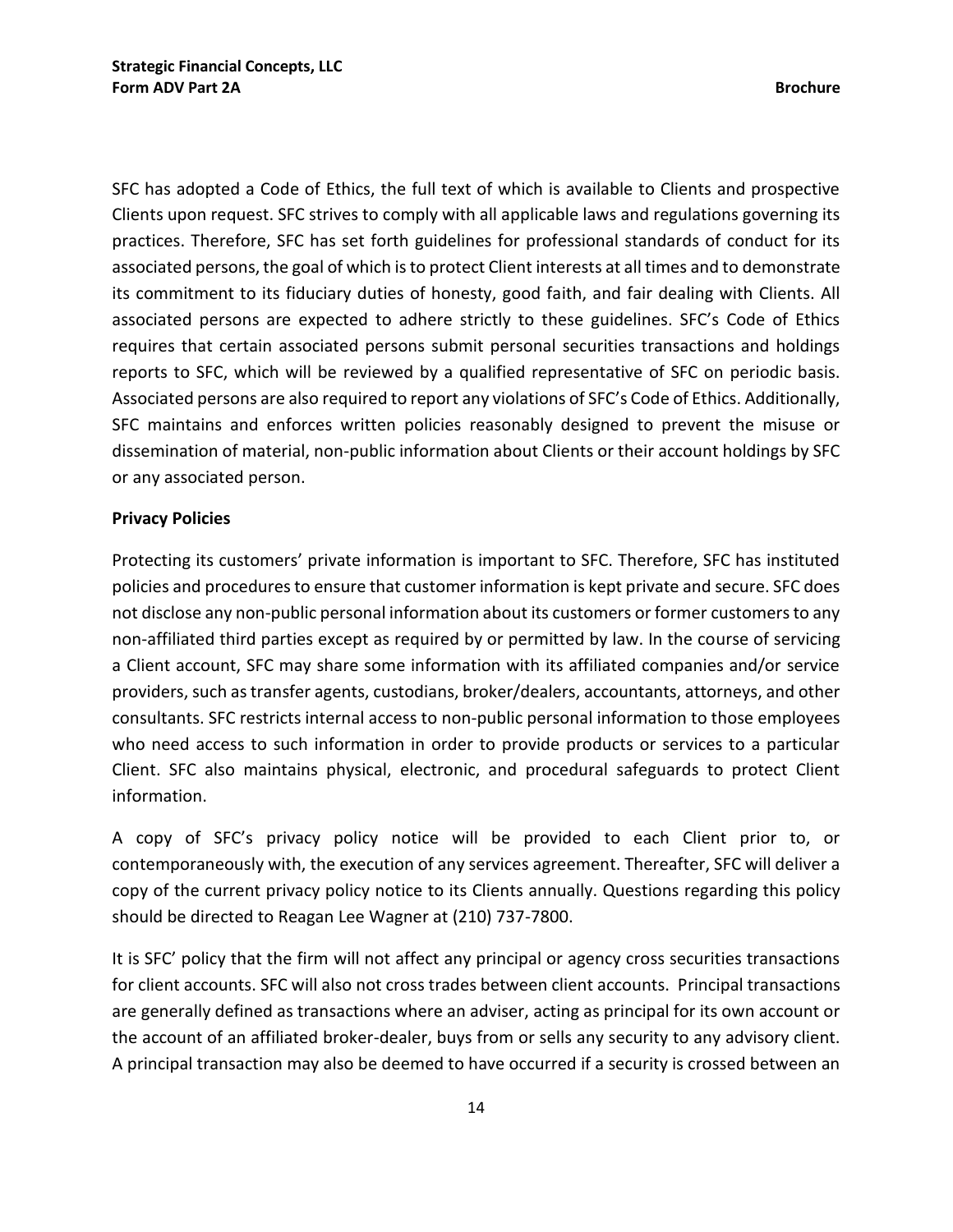affiliated hedge fund and another client account. An agency cross transaction is defined as a transaction where a person acts as an investment adviser in relation to a transaction in which the investment adviser, or any person controlled by or under common control with the investment adviser, acts as broker for both the advisory client and for another person on the other side of the transaction. Agency cross transactions may arise where an adviser is dually registered as a broker-dealer or has an affiliated broker-dealer.

## <span id="page-17-0"></span>*Brokerage Practices*

Clients may utilize the broker-dealer of their choice and have no obligation to purchase or sell securities through such broker as SFC recommends. However, SFC will recommend that Clients in need of brokerage and custodial services utilize various firms, including LPL. LPL is required to supervise the securities trading activities of its representatives.

IARs of SFC, who are registered representatives of LPL, are subject to various rules that may restrict such registered individuals from conducting securities transactions away from LPL, unless LPL provides the representative with written authorization. Therefore, the Client is advised that IARs may be limited to conducting certain securities transactions through LPL, or various other custodians, such as Charles Schwab & Co., Inc. ("Schwab") and TD AMERITRADE Institutional, Division of TD AMERITRADE, Inc. member FINRA/SIPC.

SFC believes that recommended brokers provide quality services at reasonable commission rates. SFC bases its opinion on several factors, including the broker's ability to provide professional services, competitive commission rates, volume discounts, execution price negotiations, the broker's reputation, experience, financial stability, and the quality of service rendered by the broker or dealer in other transactions.

Best execution is not measured solely in reference to commission rates. Lower commissions might be available elsewhere, but SFC believes the difference in cost is reasonably justified by the quality of the brokerage services offered through recommended brokers.

Although certain associated persons of SFC are Registered Representatives of LPL, SFC will recommend Charles Schwab & Co., Inc. ("Schwab") and/or TD AMERITRADE Institutional, Division of TD AMERITRADE, Inc. member FINRA/SIPC, to Clients in need of brokerage and/or custodial services, where SFC believes such recommendation is in the Client's best interest.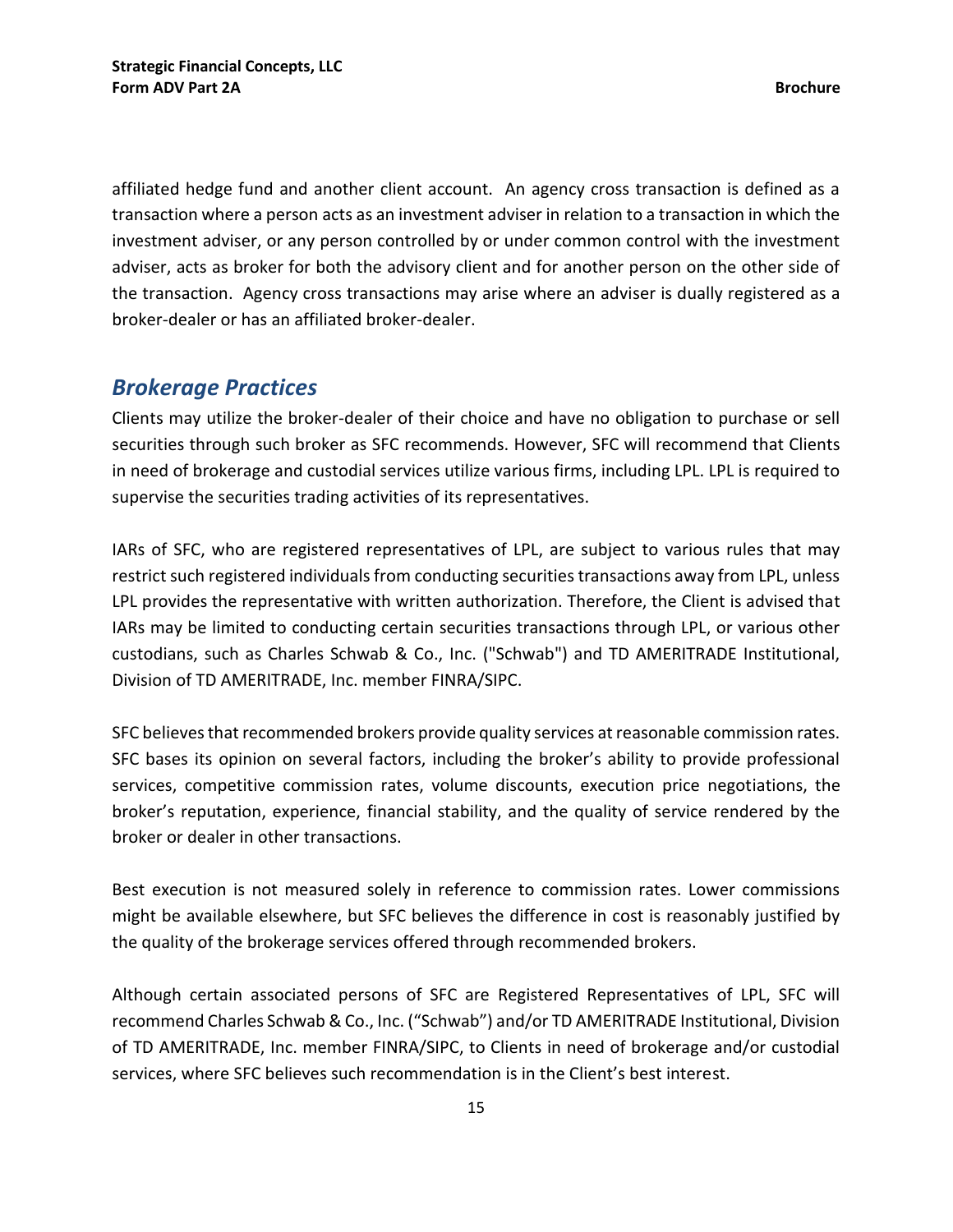SFC may recommend that Clients establish brokerage accounts with the Schwab Institutional division of Charles Schwab & Co., Inc. (Schwab), a registered broker-dealer, member SIPC, to maintain custody of Client assets and to effect trades for their accounts. SFC is independently owned and operated, and is not affiliated with Schwab. Schwab provides SFC with access to its institutional trading and custody services, which are typically not available to Schwab retail investors. These services generally are available to independent investment advisors on an unsolicited basis, at no charge to SFC, so long as a total of at least \$10 million of SFC's Client assets is maintained in accounts at Schwab Institutional. Such services are not otherwise contingent upon SFC committing to Schwab any specific amount of business (assets in custody or trading). Schwab's services include brokerage, custody, research, and access to mutual funds and other investments that are otherwise generally available only to institutional investors or that would require a significantly higher minimum initial investment.

For SFC's Client accounts maintained in its custody, Schwab generally does not charge separately for custody, but Schwab is compensated by account holders through commissions or other transaction-related fees for securities trades that are executed through Schwab or that settle into Schwab accounts.

Schwab also makes available to SFC other products and services that benefit Schwab but may not benefit its Client accounts. Some of these other products and services assist Schwab in managing and administering Client accounts. These products and services include software and other technology that: provide access to Client account data (such as trade confirmations and account statements); facilitate trade execution (and allocation of aggregated trade orders for multiple Client accounts); provide research, pricing information, and other market data; facilitate payment of SFC's fees from Client accounts and assistance with back-office functions, recordkeeping, and Client reporting. Generally, many of these services may be used to service all or a substantial number of SFC's Client accounts, including accounts not maintained at Schwab Institutional. Schwab Institutional also makes available to SFC other services intended to help SFC manage and further develop its business enterprise. These services may include consulting, publications and conferences on practice management, information technology, business succession, regulatory compliance, and marketing. In addition, Schwab may make available, arrange, and/or pay for these types of services rendered to SFC by independent third parties. Schwab Institutional may discount or waive fees it would otherwise charge for some of these services or pay all or a part of the fees of a third party providing these services to SFC. As a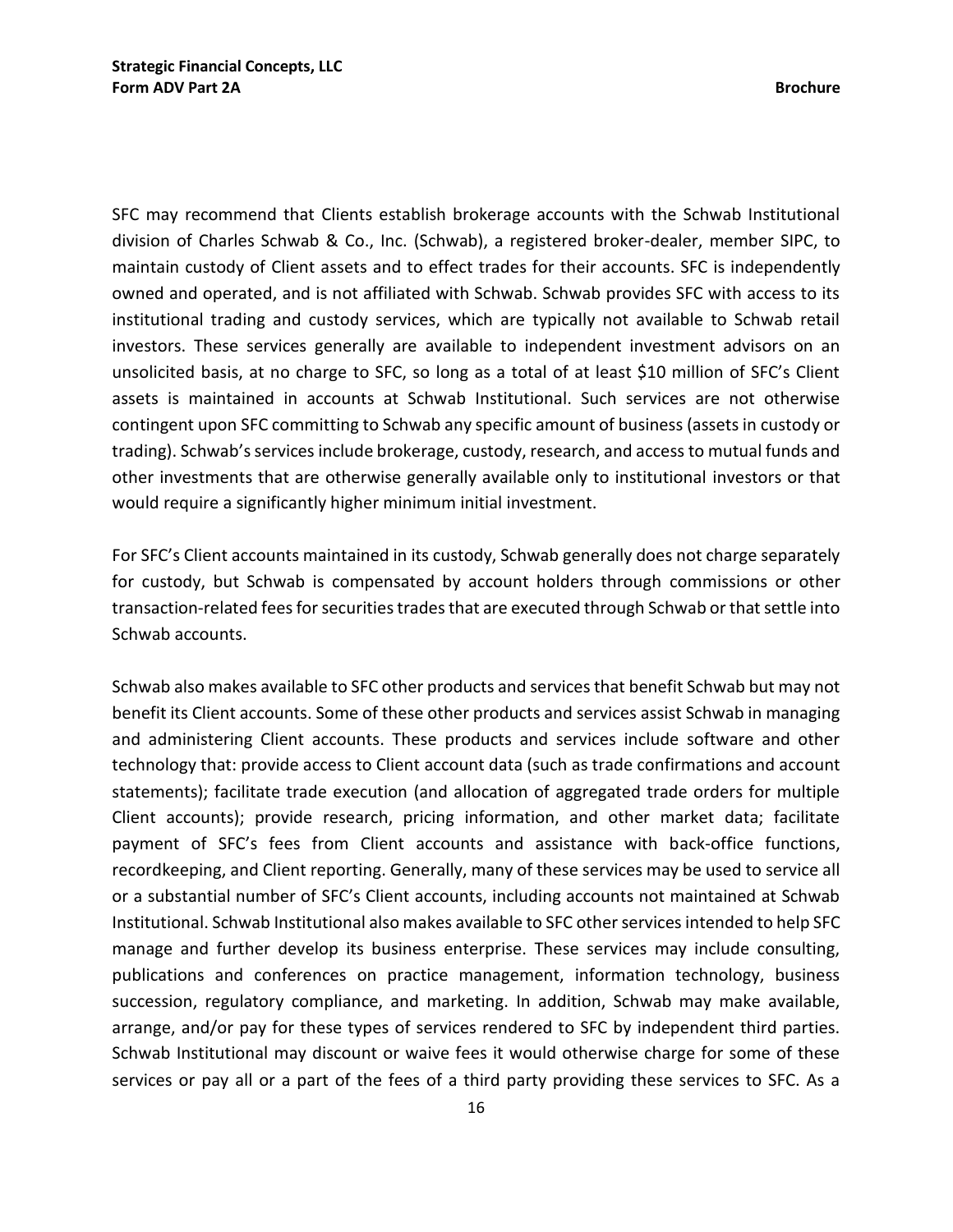fiduciary, SFC endeavors to act in the best interests of its Clients. However, SFC's recommendation that Clients maintain their assets in accounts at Schwab may be based in part on benefits provided to SFC by the availability of some of the foregoing products and services and not solely on the nature, cost, or quality of custody and brokerage services provided by Schwab, which would create a potential conflict of interest.

#### **Aggregation of Trades**

SFC may aggregate orders with respect to a security for advisory Client accounts if such aggregation is consistent with achieving best execution for the various Client accounts. When orders are aggregated, each participating account receives the weighted average share price for all transactions in a particular security effected to fill such orders at the time of execution and transaction costs are shared pro rata based upon each account's participation in the transaction. However, smaller Clients may bear higher charges if they fail to meet the minimum account sizes set by the broker. Allocations of orders among Client accounts must be made in a fair and equitable manner.

#### **Correction of Trade Errors**

On infrequent occasions, an error may be made in a Client account. For example, a security may be erroneously purchased for a Client account instead of sold. In these situations, SFC's policy is a restoration or return the Client to the position he/she/it would have been in had the trading error not occurred. Depending on the circumstances, various corrective steps may be taken, including but not limited to, canceling the trade, adjusting an allocation, and/or reimbursing the account. If a trade error results in a profit, the profit is not allocated to the Client account, it remains in the error account of the executing broker/dealer.

The Client acknowledges that SFC cannot and will not be responsible for trades that are not properly executed by any clearing firm, custodian, mutual fund, or insurance company, when an order has been properly submitted by SFC.

## <span id="page-19-0"></span>*Review of Accounts*

Mr. Wagner, Chief Compliance Officer, is responsible for the overall review process. Investment Adviser Representatives conduct regular reviews of managed and monitored accounts. All Clients are encouraged to meet with their IAR at least annually. Additional reviews may be triggered by events such as a Client meeting, change in a Client's risk tolerance, financial position or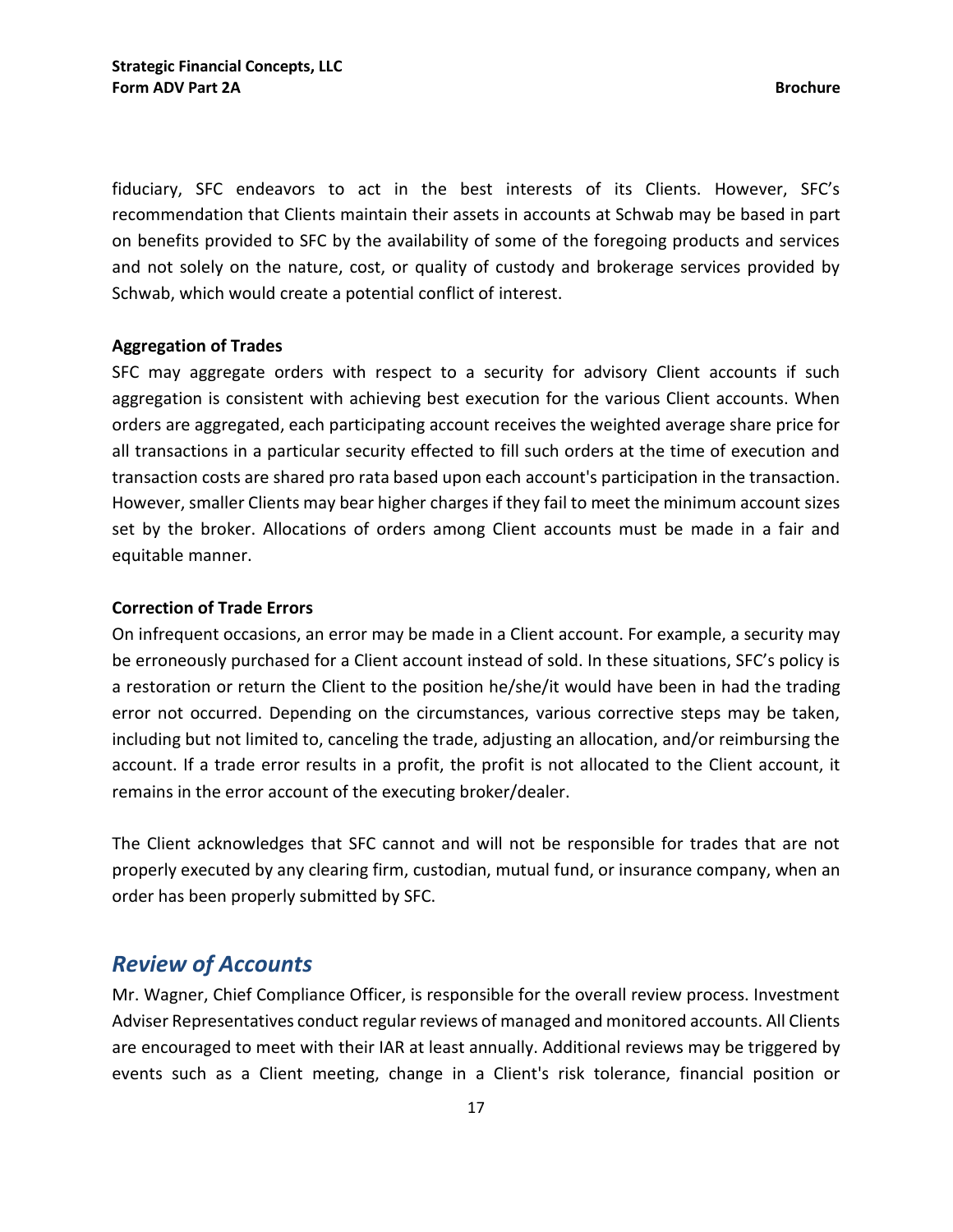investment objective, change in a company or fund's management, unusual market or economic circumstances or other unforeseen event.

Clients are required to open accounts with a qualified custodian that provides at least quarterly statements showing all transactions occurring in the account during the period, listing all assets valued as of period end. Confirmations and statements are sent by the custodian directly to each Client.

SFC may provide various reports in conjunction with regular reviews and/or upon request. Updates to financial plans will be provided as needed for retainer planning Clients. For nonretainer planning Clients, updates to financial plans will be available upon request, but may be subject to SFC's then current hourly rate.

LPL OMP Program: In addition to the quarterly portfolio reports described in the applicable program Wrap Brochure or the Form ADV Part 2A of LPL, LPL will transmit to clients: (1) trade confirmations unless the trade is the result of a systematic purchase, systematic redemption or systematic exchange; and (2) account statements, showing all transactions in cash and securities and all deposits and withdrawals of principal and income during the preceding calendar month.

LPL Manager Access Select, Model Wealth Portfolios and Personal Wealth Portfolios Programs: In addition to the quarterly portfolio reports described in the applicable program Wrap Brochure or the Form ADV Part 2A of LPL, LPL will transmit to clients account statements showing all transactions in cash and securities and all deposits and withdrawals of principle and income during the preceding calendar month.

## <span id="page-20-0"></span>*Client Referrals and Other Compensation*

Non-employee (outside) consultants, individuals and/or entities, who are directly responsible for bringing a Client to SFC, may receive compensation from SFC. Such arrangements will comply with the requirements set forth in Rule 206(4)-3 of the Investment Advisers Act of 1940, including the requirement that the relationship between the solicitor and the investment adviser be disclosed to the Client at the time of the solicitation or referral. Under these arrangements, the Client does not pay higher fees than SFC's normal/typical advisory fees.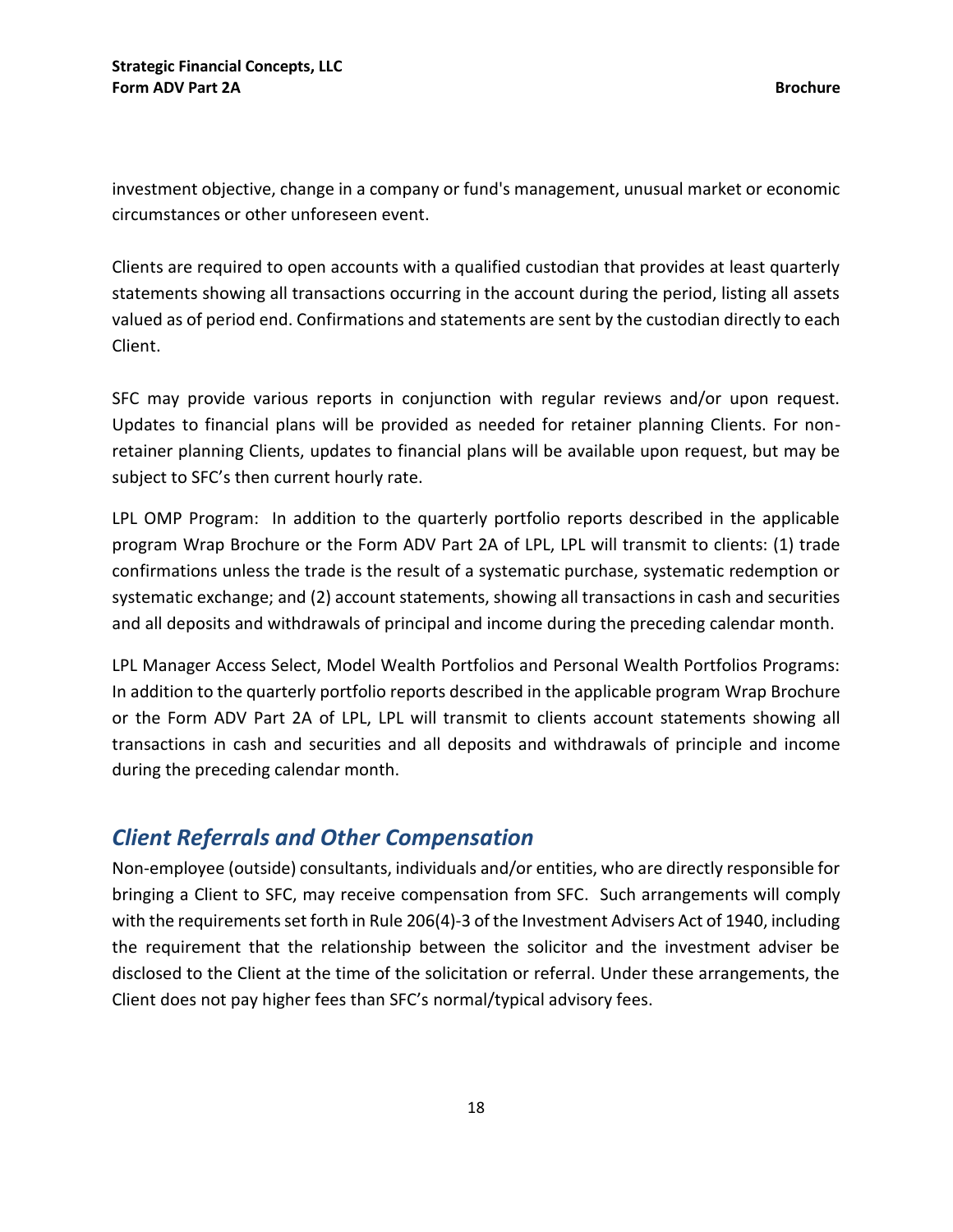## <span id="page-21-0"></span>*Custody*

Clients should receive at least quarterly statements from the broker dealer, bank or other qualified custodian that holds and maintains client's investment assets. SFC urges you to carefully review such statements and compare such official custodial records to the account statements that we may provide to you. Our statements may vary from custodial statements based on accounting procedures, reporting dates, or valuation methodologies of certain securities.

### <span id="page-21-1"></span>*Investment Discretion*

Generally, Clients grant SFC discretion over the selection and amount of mutual funds to be bought or sold without obtaining their prior consent or approval. However, SFC's investment authority may be subject to specified investment objectives, guidelines, and/or conditions imposed by the Client. For example, a Client might specify that investment in any particular stock or industry should not exceed specified percentages of the value of the portfolio and/or a Client might request restrictions or prohibitions of transactions in the securities of a specific industry. Clients may amend these limitations, as required. Such amendments must be submitted in writing.

## <span id="page-21-2"></span>*Voting Client Securities*

SFC will not vote proxies on behalf of advisory Client accounts. Persons associated with SFC will not advise Clients regarding corporate actions and the exercise of proxy voting rights. Clients owning shares of common stock or mutual funds must exercise their own right to vote as a shareholder.

From time to time, securities held in the accounts of Clients will be the subject of class action lawsuits. SFC has no obligation to determine if securities held by Clients are subject to a pending or resolved class action lawsuit. It also has no duty to evaluate a Client's eligibility or to submit a claim to participate in the proceeds of a securities class action settlement or verdict. Furthermore, SFC has no obligation or responsibility to initiate litigation to recover damages on behalf of Clients who may have been injured because of actions, misconduct, or negligence by corporate management of issuers whose securities are held by Clients.